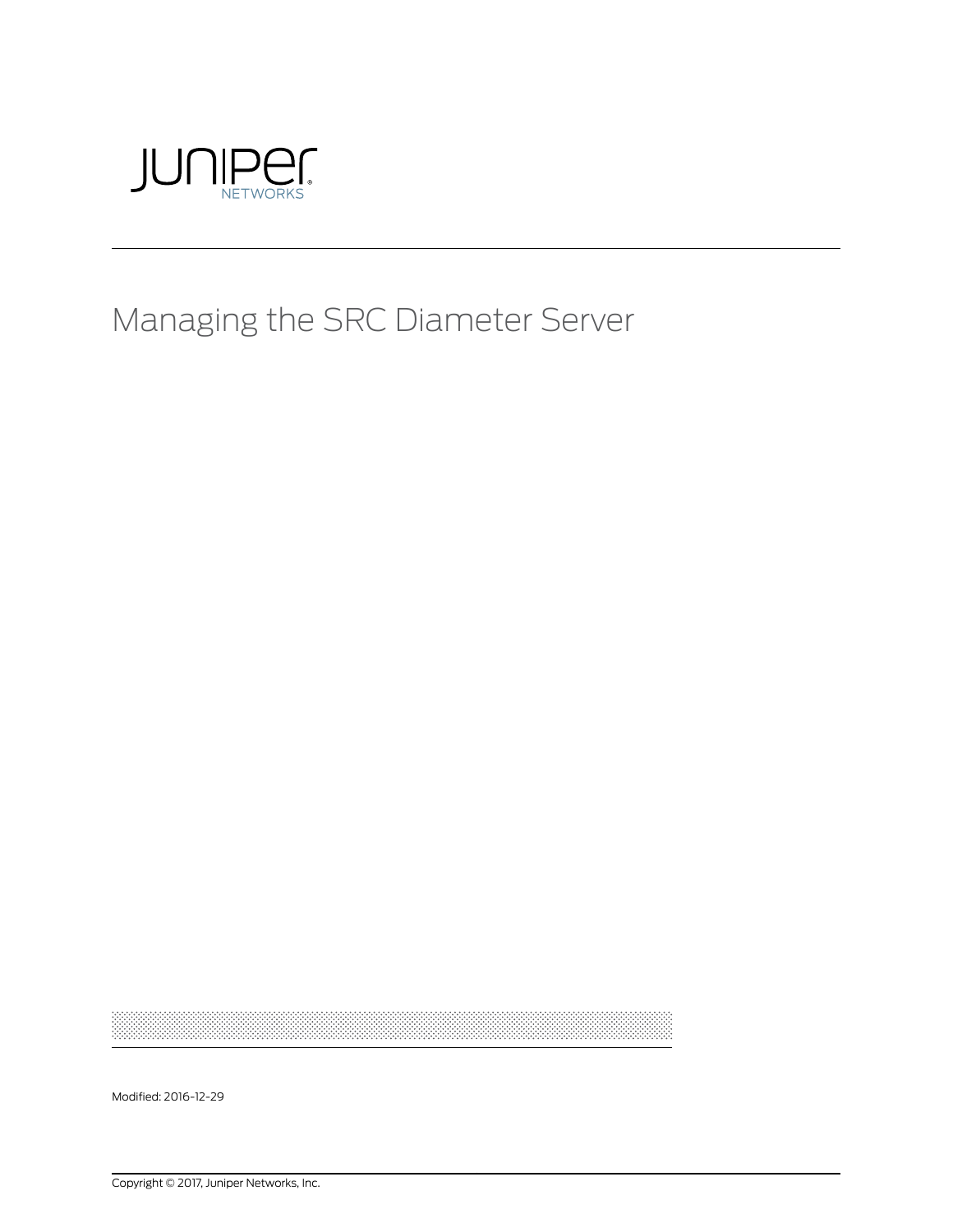Juniper Networks, Inc. 1133 Innovation Way Sunnyvale, California 94089 USA 408-745-2000 www.juniper.net

Copyright © 2017 Juniper Networks, Inc. All rights reserved.

Juniper Networks, the Juniper Networks logo, Juniper, and Junos are registered trademarks of Juniper Networks, Inc. and/or its affiliates in the United States and other countries. All other trademarks may be property of their respective owners.

Juniper Networks assumes no responsibility for any inaccuracies in this document. Juniper Networks reserves the right to change, modify, transfer, or otherwise revise this publication without notice.

*Managing the SRC Diameter Server* Copyright © 2017 Juniper Networks, Inc. All rights reserved.

The information in this document is current as of the date on the title page.

#### YEAR 2000 NOTICE

Juniper Networks hardware and software products are Year 2000 compliant. Junos OS has no known time-related limitations through the year 2038. However, the NTP application is known to have some difficulty in the year 2036.

#### END USER LICENSE AGREEMENT

The Juniper Networks product that is the subject of this technical documentation consists of (or is intended for use with) Juniper Networks software. Use of such software is subject to the terms and conditions of the End User License Agreement ("EULA") posted at <http://www.juniper.net/support/eula/>. By downloading, installing or using such software, you agree to the terms and conditions of that EULA.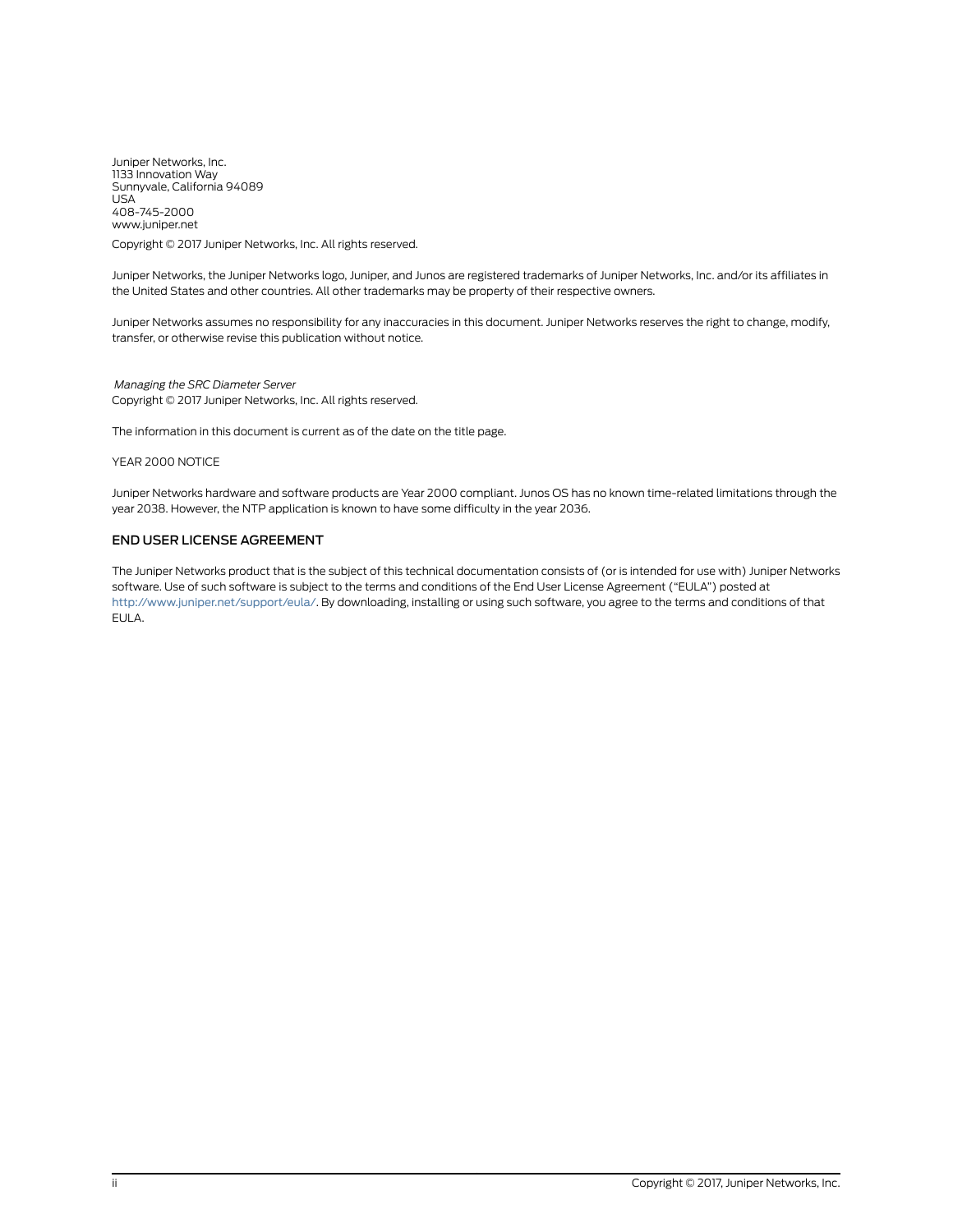# Table of Contents

| Part 1           | Overview                                           |
|------------------|----------------------------------------------------|
| Chapter 1        |                                                    |
|                  |                                                    |
|                  |                                                    |
| Part 2           | Configuration                                      |
| <b>Chapter 2</b> | Configuration Tasks for the SRC Diameter Server  9 |
|                  |                                                    |
|                  |                                                    |
|                  |                                                    |
|                  |                                                    |
|                  |                                                    |
|                  |                                                    |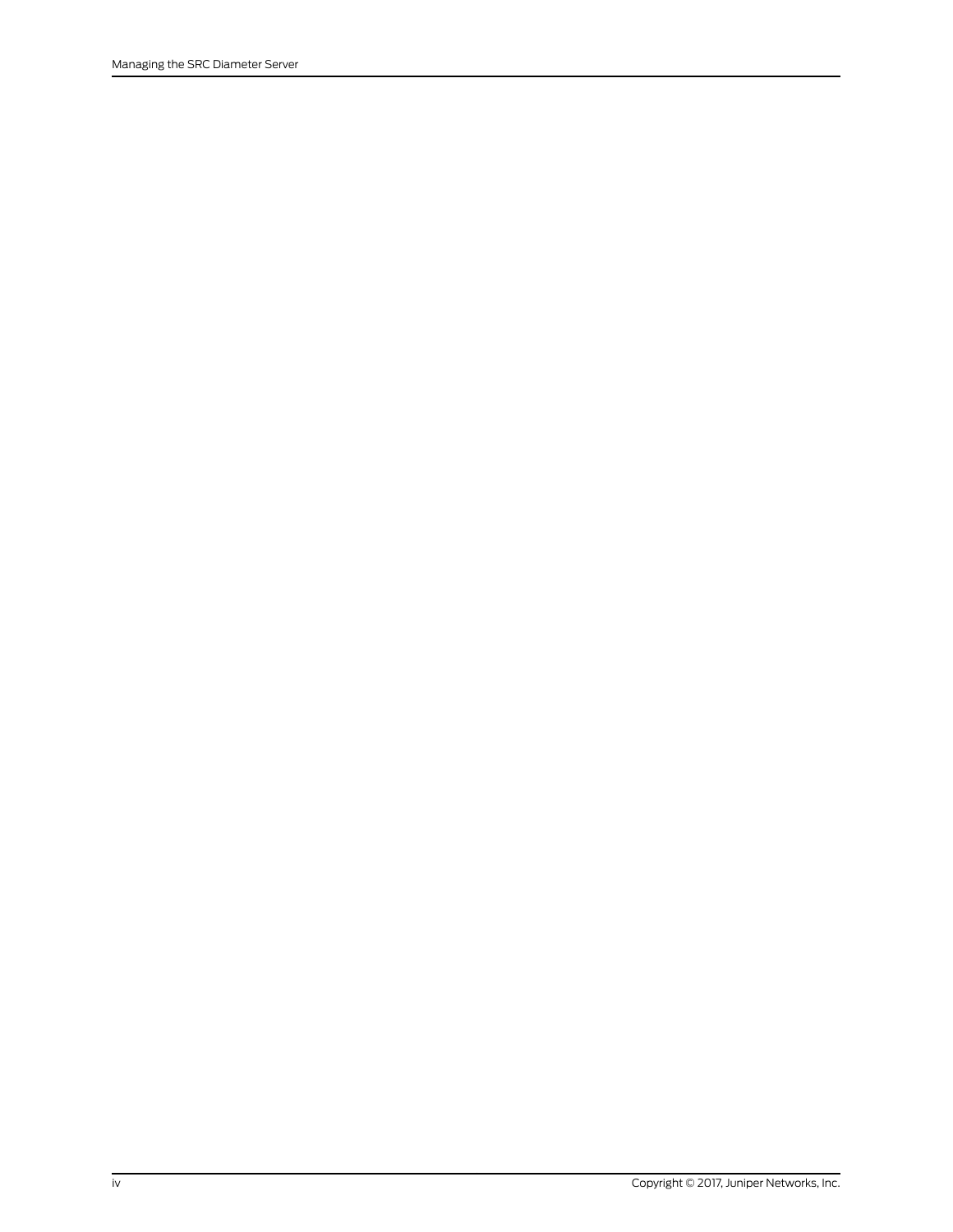# List of Tables

| Part 1    | Overview |
|-----------|----------|
| Chapter 1 |          |
|           |          |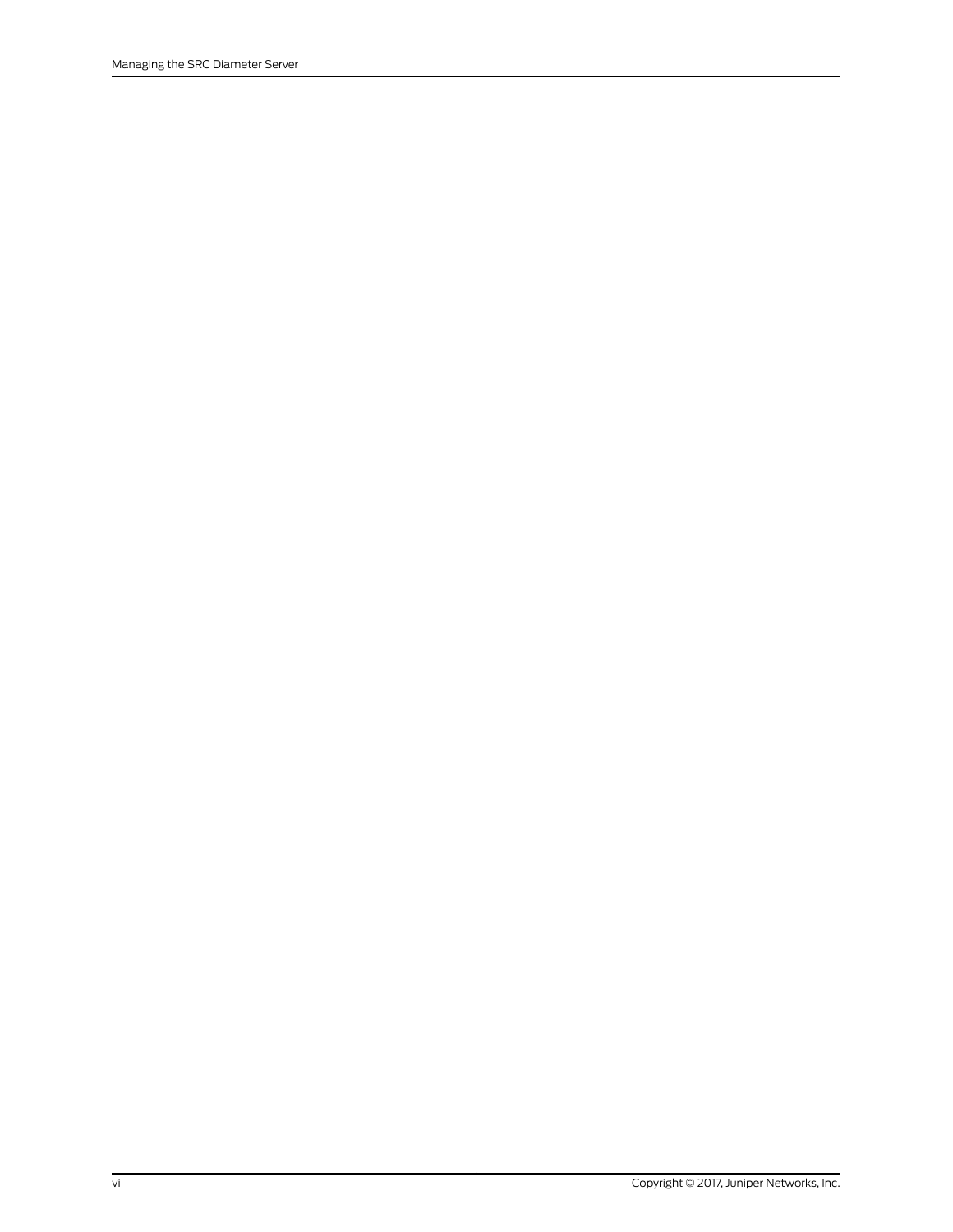# <span id="page-6-0"></span>About the Documentation

- [Documentation](#page-6-1) and Release Notes on [page](#page-6-1) vii
- [Supported](#page-6-2) Platforms on [page](#page-6-2) vii
- [Documentation](#page-6-3) Conventions on [page](#page-6-3) vii
- [Documentation](#page-9-0) Feedback on [page](#page-9-0) x
- [Requesting](#page-9-1) Technical Support on [page](#page-9-1) x

### <span id="page-6-1"></span>Documentation and Release Notes

To obtain the most current version of all Juniper Networks ® technical documentation, see the product documentation page on the Juniper Networks website at <http://www.juniper.net/techpubs/>.

If the information in the latest release notes differs from the information in the documentation, follow the product Release Notes.

Juniper Networks Books publishes books by Juniper Networks engineers and subject matter experts. These books go beyond the technical documentation to explore the nuances of network architecture, deployment, and administration. The current list can be viewed at <http://www.juniper.net/books>.

## <span id="page-6-3"></span><span id="page-6-2"></span>Supported Platforms

For the features described in this document, the following platforms are supported:

• [Virtualized](http://www.juniper.net/techpubs/en_US/release-independent/src/information-products/pathway-pages/c-series/product/index.html) SRC

### Documentation Conventions

[Table](#page-7-1) 1 on page viii defines notice icons used in this guide.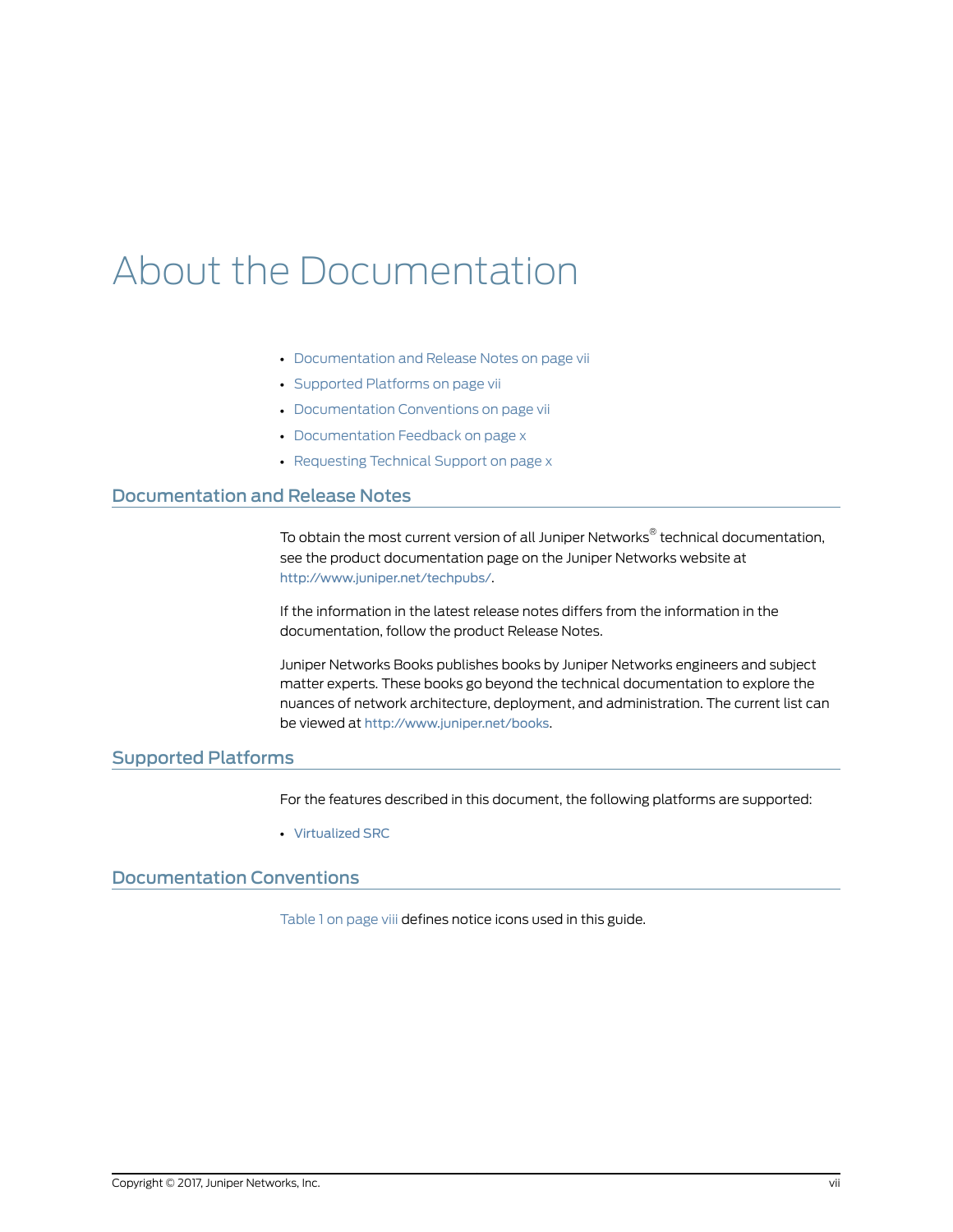## <span id="page-7-1"></span>Table 1: Notice Icons

| Icon                             | Meaning            | Description                                                                 |
|----------------------------------|--------------------|-----------------------------------------------------------------------------|
|                                  | Informational note | Indicates important features or instructions.                               |
|                                  | Caution            | Indicates a situation that might result in loss of data or hardware damage. |
|                                  | Warning            | Alerts you to the risk of personal injury or death.                         |
|                                  | Laser warning      | Alerts you to the risk of personal injury from a laser.                     |
|                                  | Tip                | Indicates helpful information.                                              |
|                                  | Best practice      | Alerts you to a recommended use or implementation.                          |
| <b>Documentation Conventions</b> |                    |                                                                             |

<span id="page-7-0"></span>[Table](#page-8-1) 1 on page viii defines the notice icons used in this guide. Table 3 on page ix defines text conventions used throughout this documentation.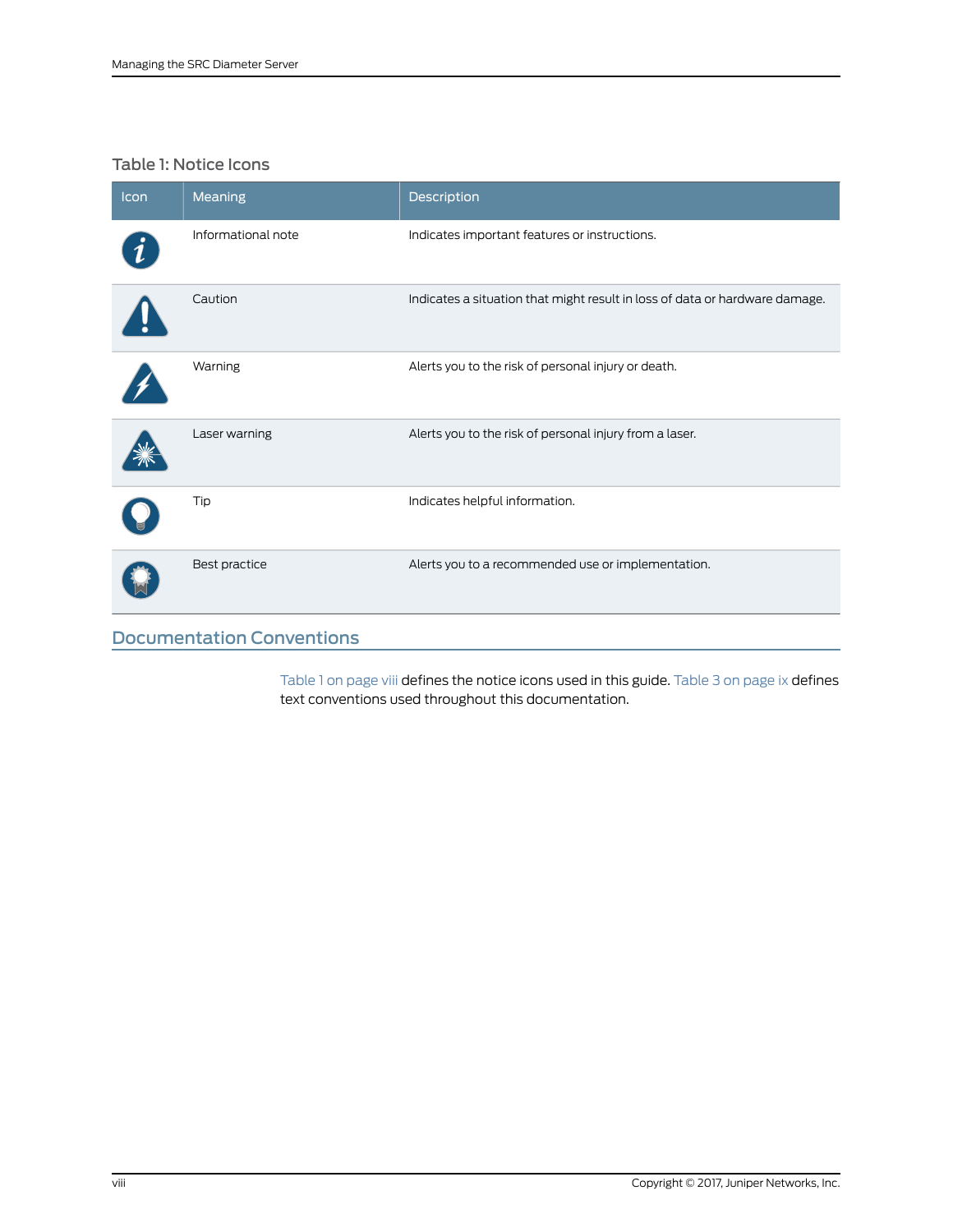# <span id="page-8-0"></span>Table 2: Notice Icons

| Icon | Meaning            | Description                                                                 |
|------|--------------------|-----------------------------------------------------------------------------|
|      | Informational note | Indicates important features or instructions.                               |
|      | Caution            | Indicates a situation that might result in loss of data or hardware damage. |
|      | Warning            | Alerts you to the risk of personal injury or death.                         |
|      | Laser warning      | Alerts you to the risk of personal injury from a laser.                     |
|      | Tip                | Indicates helpful information.                                              |
|      | Best practice      | Alerts you to a recommended use or implementation.                          |

## <span id="page-8-1"></span>Table 3: Text Conventions

| Convention                  | Description                                                                                                                                                  | Examples                                                                                                                                                                                                                |
|-----------------------------|--------------------------------------------------------------------------------------------------------------------------------------------------------------|-------------------------------------------------------------------------------------------------------------------------------------------------------------------------------------------------------------------------|
| Bold text like this         | • Represents keywords, scripts, and tools in<br>text.<br>• Represents a GUI element that the user<br>selects, clicks, checks, or clears.                     | • Specify the keyword exp-msg.<br>• Run the <b>install</b> .sh script.<br>• Use the <b>pkgadd</b> tool.<br>• To cancel the configuration, click Cancel.                                                                 |
| Bold text like this         | Represents text that the user must type.                                                                                                                     | user@host# set cache-entry-age<br>cache-entry-age                                                                                                                                                                       |
| Fixed-width text like this  | Represents information as displayed on your<br>terminal's screen, such as CLI commands in<br>output displays.                                                | nic-locators {<br>login {<br>resolution {<br>resolver-name /realms/<br>$login/AI$ :<br>key-type LoginName;<br>value-type SaeId;<br>}                                                                                    |
| Regular sans serif typeface | • Represents configuration statements.<br>• Indicates SRC CLI commands and options<br>in text.<br>• Represents examples in procedures.<br>• Represents URLs. | • system Idap server {<br>stand-alone:<br>• Use the request sae modify device failover<br>command with the force option<br>• user@host#<br>• http://www.juniper.net/techpubs/software/<br>management/sdx/api-index.html |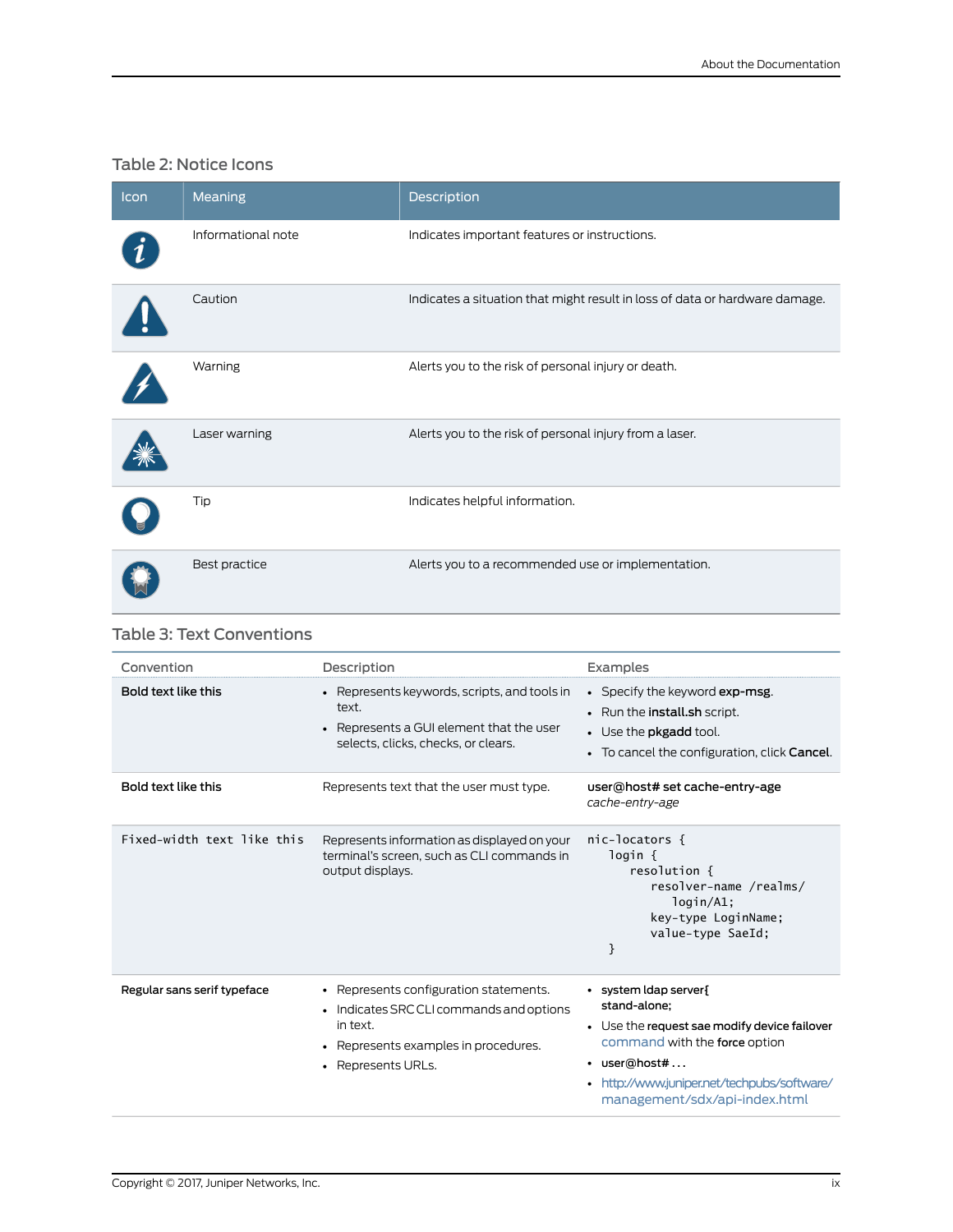| Italic sans serif typeface                 | Represents variables in SRC CLI commands.                                                                                                                              | user@host# set local-address<br>local-address                                                                                                                   |
|--------------------------------------------|------------------------------------------------------------------------------------------------------------------------------------------------------------------------|-----------------------------------------------------------------------------------------------------------------------------------------------------------------|
| Angle brackets                             | In text descriptions, indicate optional<br>keywords or variables.                                                                                                      | Another runtime variable is <gfwif>.</gfwif>                                                                                                                    |
| Key name                                   | Indicates the name of a key on the keyboard.                                                                                                                           | Press Enter.                                                                                                                                                    |
| Key names linked with a plus sign<br>$(+)$ | Indicates that you must press two or more<br>keys simultaneously.                                                                                                      | Press Ctrl $+ b$ .                                                                                                                                              |
| Italic typeface                            | • Emphasizes words.<br>Identifies book names.<br>Identifies distinguished names.<br>• Identifies files, directories, and paths in<br>text but not in command examples. | • There are two levels of access: user and<br>privileged.<br>• SRC-PE Getting Started Guide.<br>$\bullet$ o=Users. o=UMC<br>• The /etc/default.properties file. |
| Backslash                                  | At the end of a line, indicates that the text<br>wraps to the next line.                                                                                               | Plugin.radiusAcct-1.class=\<br>net.juniper.smgt.sae.plugin\<br>RadiusTrackingPluginEvent                                                                        |
| Words separated by the I symbol            | Represent a choice to select one keyword or<br>variable to the left or right of this symbol.<br>(The keyword or variable may be either<br>optional or required.)       | diagnostic   line                                                                                                                                               |

### Table 3: Text Conventions *(continued)*

## <span id="page-9-0"></span>Documentation Feedback

We encourage you to provide feedback, comments, and suggestions so that we can improve the documentation. You can provide feedback by using either of the following methods:

- Online feedback rating system—On any page of the Juniper Networks TechLibrary site at <http://www.juniper.net/techpubs/index.html>, simply click the stars to rate the content, and use the pop-up form to provide us with information about your experience. Alternately, you can use the online feedback form at <http://www.juniper.net/techpubs/feedback/>.
- E-mail—Sendyourcomments to[techpubs-comments@juniper.net](mailto:techpubs-comments@juniper.net?subject=). Includethedocument or topic name, URL or page number, and software version (if applicable).

## <span id="page-9-1"></span>Requesting Technical Support

Technical product support is available through the Juniper NetworksTechnical Assistance Center (JTAC). If you are a customer with an active J-Care or Partner Support Service support contract, or are covered under warranty, and need post-sales technical support, you can access our tools and resources online or open a case with JTAC.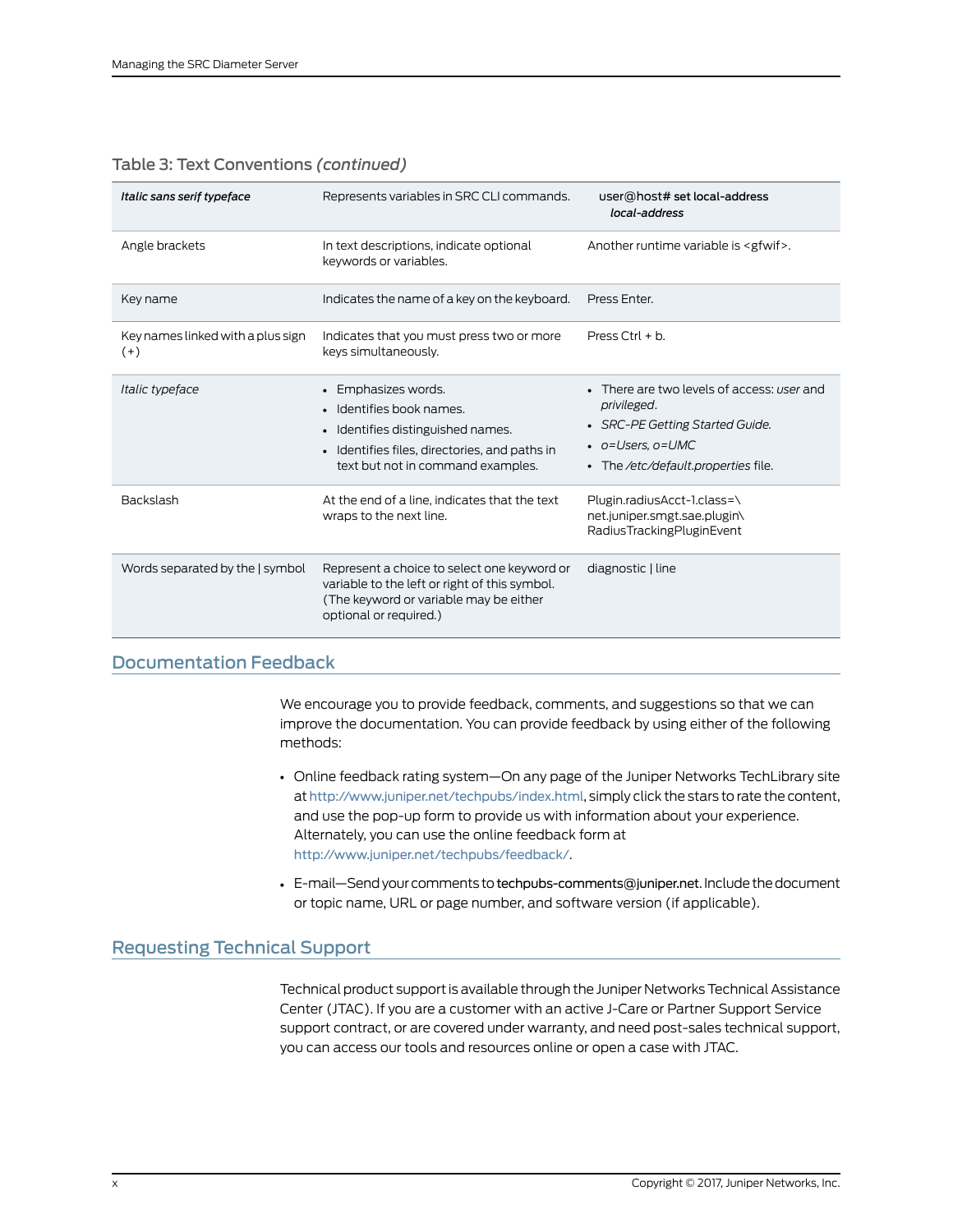- JTAC policies—For a complete understanding of our JTAC procedures and policies, review the *JTAC User Guide* located at <http://www.juniper.net/us/en/local/pdf/resource-guides/7100059-en.pdf>.
- Product warranties—For product warranty information, visit <http://www.juniper.net/support/warranty/>.
- JTAC hours of operation—The JTAC centers have resources available 24 hours a day, 7 days a week, 365 days a year.

### <span id="page-10-0"></span>Self-Help Online Tools and Resources

For quick and easy problem resolution, Juniper Networks has designed an online self-service portal called the Customer Support Center (CSC) that provides you with the following features:

- Find CSC offerings: <http://www.juniper.net/customers/support/>
- Search for known bugs: <http://www2.juniper.net/kb/>
- Find product documentation: <http://www.juniper.net/techpubs/>
- Find solutions and answer questions using our Knowledge Base: <http://kb.juniper.net/>
- Download the latest versions of software and review release notes: <http://www.juniper.net/customers/csc/software/>
- Search technical bulletins for relevant hardware and software notifications: <http://kb.juniper.net/InfoCenter/>
- Join and participate in the Juniper Networks Community Forum: <http://www.juniper.net/company/communities/>
- Open a case online in the CSC Case Management tool: <http://www.juniper.net/cm/>

To verify service entitlement by product serial number, use our Serial Number Entitlement (SNE) Tool: <https://tools.juniper.net/SerialNumberEntitlementSearch/>

#### <span id="page-10-1"></span>Opening a Case with JTAC

You can open a case with JTAC on the Web or by telephone.

- Use the Case Management tool in the CSC at <http://www.juniper.net/cm/>.
- Call 1-888-314-JTAC (1-888-314-5822 toll-free in the USA, Canada, and Mexico).

For international or direct-dial options in countries without toll-free numbers, see <http://www.juniper.net/support/requesting-support.html>.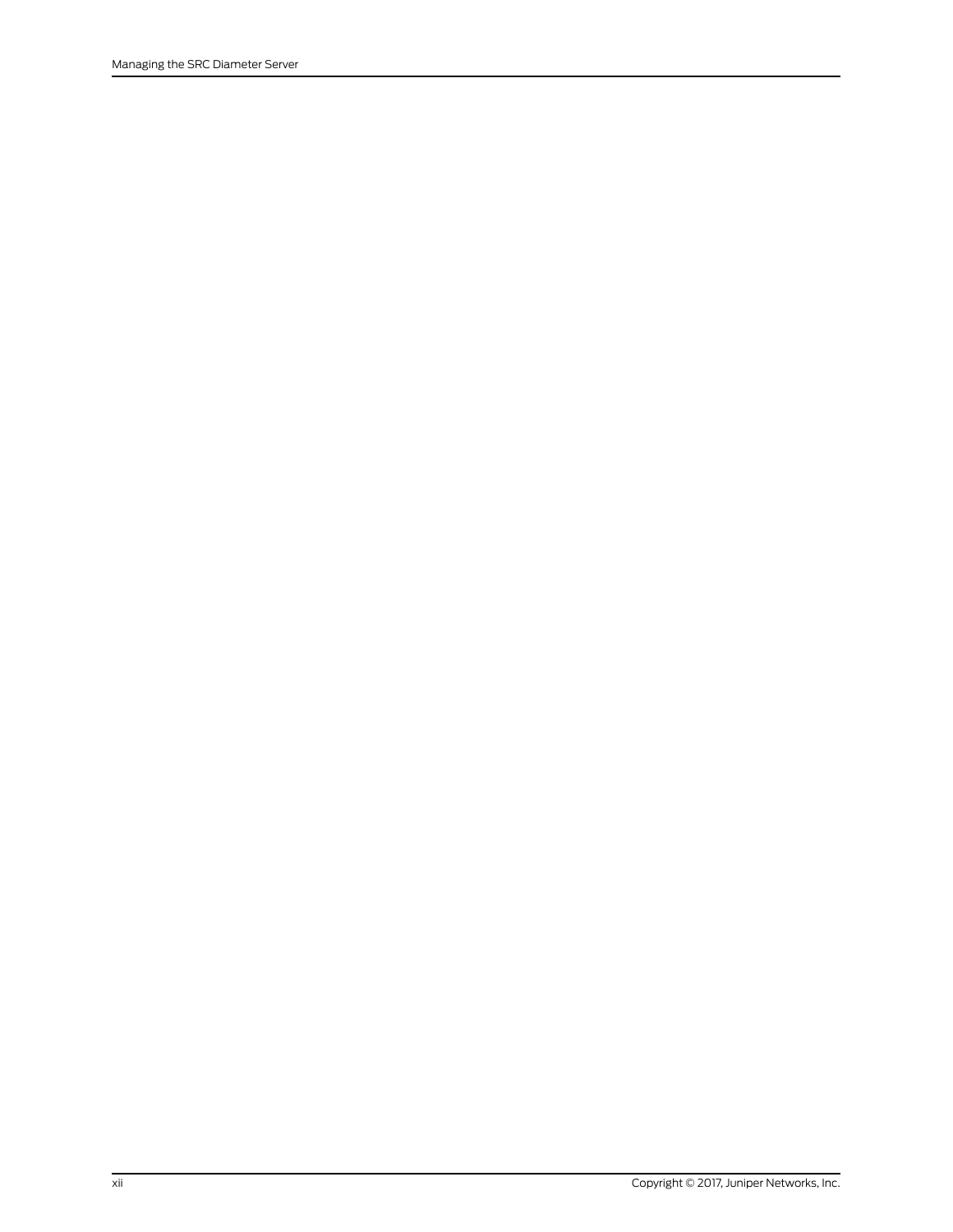<span id="page-12-0"></span>PART 1



• Software Features [Overview](#page-14-0) on [page](#page-14-0) 3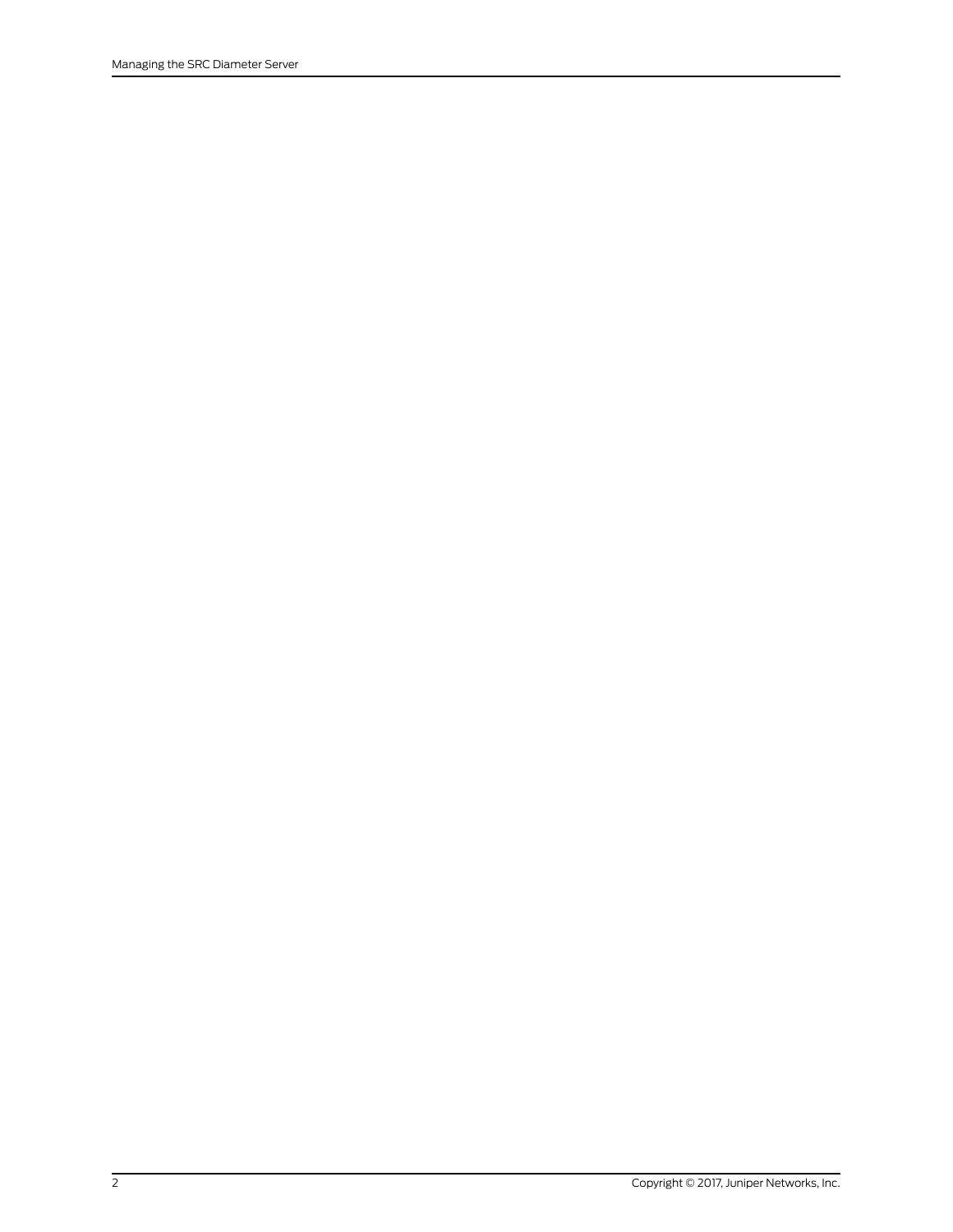## <span id="page-14-0"></span>CHAPTER 1

# Software Features Overview

### • SRC [Component](#page-14-1) Overview on [page](#page-14-1) 3

## <span id="page-14-1"></span>SRC Component Overview

The SRC software is a dynamic system. It contains many components that you use to build a subscriber management environment. You can use these tools to customize and extend the SRC software for your use and to integrate the SRC software with other systems. The SRC software also provides the operating system and management tools for C Series Controllers.

<span id="page-14-2"></span>[Table](#page-14-2) 4 on page 3 gives a brief description of the components that make up the SRC software.

### Table 4: Descriptions of SRC Components

| Component                              | <b>Description</b>                                                                                                                                                                                                                                                                           |  |
|----------------------------------------|----------------------------------------------------------------------------------------------------------------------------------------------------------------------------------------------------------------------------------------------------------------------------------------------|--|
| <b>Server Components</b>               |                                                                                                                                                                                                                                                                                              |  |
| Service activation engine (SAE)        | • Authorizes, activates, and deactivates subscriber and service sessions by interacting with<br>systems such as Juniper Networks routers, cable modem termination system (CMTS)<br>devices, RADIUS servers, and directories.                                                                 |  |
|                                        | • Collects accounting information about subscribers and services from routers, and stores<br>the information in RADIUS accounting servers, flat files, and other accounting databases.                                                                                                       |  |
|                                        | • Provides plug-ins and application programming interfaces (APIs) for starting and stopping<br>subscriber and service sessions and for integrating with systems that authorize subscriber<br>actions and track resource usage.                                                               |  |
| Subscriber Information Collector (SIC) | The SIC listens for RADIUS accounting events from IP edge devices (accounting clients)<br>and forwards them to a remote AAA server, allowing the SRC software to gain increased<br>subscriber awareness. Additionally, the SIC can optionally edit accounting events before<br>routing them. |  |
| Juniper Policy Server (JPS)            | Acts as a policy decision point (PDP) and policy enforcement point (PEP) that manages<br>the relationships between application managers and CMTS devices in a PCMM environment.                                                                                                              |  |
| Network information collector (NIC)    | Collects information about the state of the network and can provide a mapping from a<br>given type of network data to another type of network data.                                                                                                                                          |  |
| <b>Redirect Server</b>                 | Redirects HTTP requests received from IP Filter to a captive portal page.                                                                                                                                                                                                                    |  |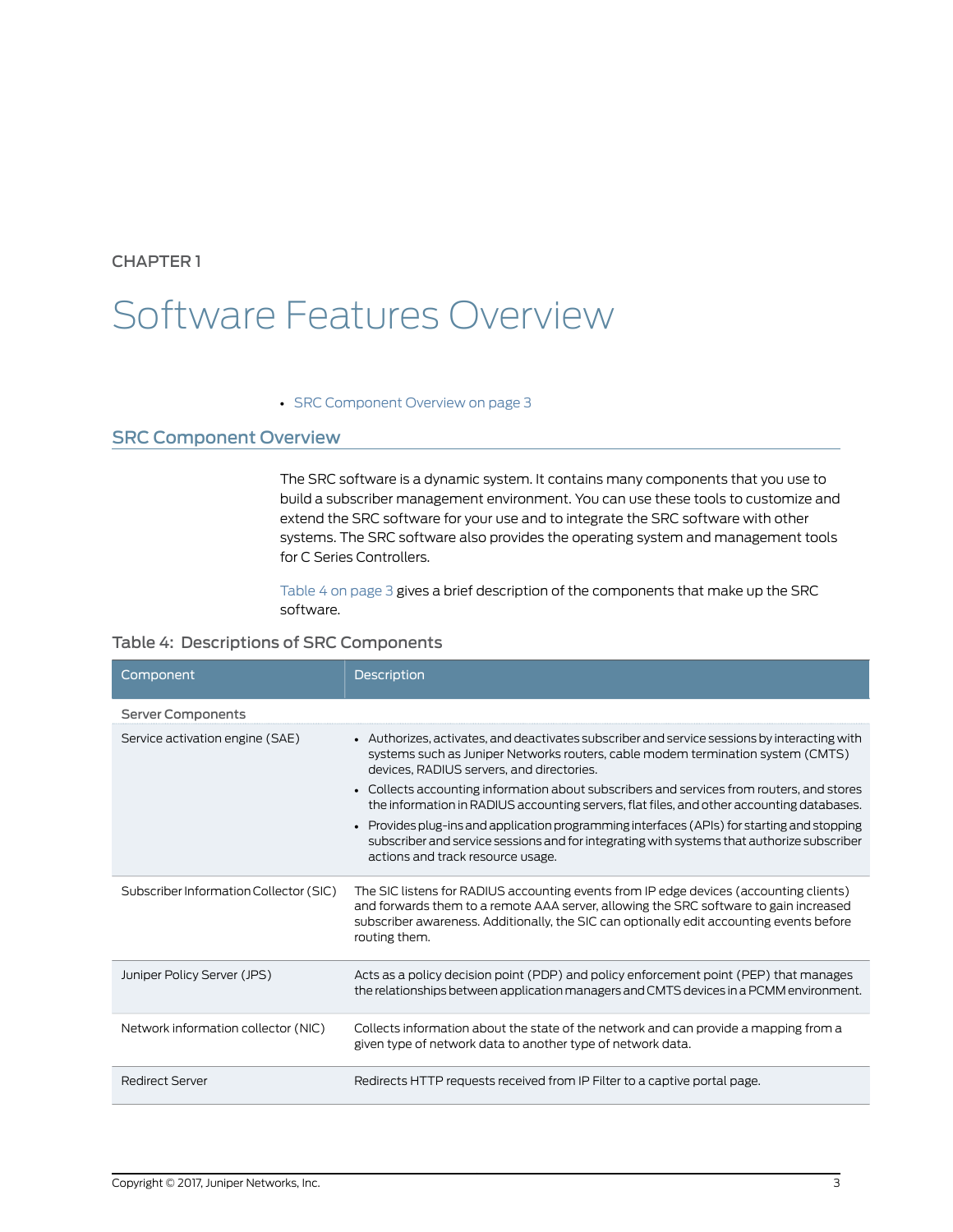|  | Table 4: Descriptions of SRC Components (continued) |  |
|--|-----------------------------------------------------|--|
|  |                                                     |  |

| Component                                                | Description                                                                                                                                                                                                                                                                                                                                                                                                                                                                                                                                                                                                                                                         |
|----------------------------------------------------------|---------------------------------------------------------------------------------------------------------------------------------------------------------------------------------------------------------------------------------------------------------------------------------------------------------------------------------------------------------------------------------------------------------------------------------------------------------------------------------------------------------------------------------------------------------------------------------------------------------------------------------------------------------------------|
| 3GPP Gateway                                             | The SRC Third-Generation Partnership Project (3GPP) gateway is a Diameter-based<br>component in the SRC software, which provides integration with 3GPP Policy and Charging<br>Control environments, to provide fixed-mobile convergence (FMC). The SRC 3GPP gateway<br>provides Gx-based integration with the Policy and Charging Rules Function (PCRF). The<br>SRC 3GPP gateway uses the northbound Gx interface to mediate between the PCRF and<br>Juniper Networks routers like the E Series Broadband Services routers and MX Series routers.<br>The northbound Gx interface on the SRC 3GPP gateway communicates with the PCRF<br>using the Diameter protocol. |
| 3GPP Gy                                                  | The SRC 3GPP Gy is a Diameter-based component in the SRC software, which provides<br>Gy-based integration with the Online Charging System (OCS), to provide FMC. The SRC<br>3GPP Gy uses the northbound Gy interface to handle charging-related information between<br>the OCS and Juniper Networks routers like the E Series Broadband Services routers and<br>MX Series routers. The northbound Gy interface communicates with the OCS using the<br>Diameter protocol.                                                                                                                                                                                            |
| Web Application Service                                  | The SRC software includes a Web application server that hosts the Web Services Gateway<br>and the Volume Tracking Application (SRC VTA). In production environments, this<br>application server is designed to host only these applications. However, you can load your<br>own applications into this server for testing or demonstration purposes.                                                                                                                                                                                                                                                                                                                 |
| Web Services Gateway                                     | Allows a gateway client—an application that is not part of the SRC network—to interact<br>with SRC components through a Simple Object Access Protocol (SOAP) interface.<br>The Web Services Gateway provides the Dynamic Service Activator which allows a gateway<br>client to dynamically activate and deactivate SRC services for subscribers and to run scripts<br>that manage the SAE.                                                                                                                                                                                                                                                                          |
| Repository                                               |                                                                                                                                                                                                                                                                                                                                                                                                                                                                                                                                                                                                                                                                     |
| Directory                                                | The SRC software includes the Juniper Networks database, which is a built-in Lightweight<br>Directory Access Protocol (LDAP) directory for storing all SRC data including services,<br>policies, and small subscriber databases.                                                                                                                                                                                                                                                                                                                                                                                                                                    |
|                                                          | For large subscriber databases, you must supply your own directory.                                                                                                                                                                                                                                                                                                                                                                                                                                                                                                                                                                                                 |
| <b>SRC Configuration and Management Tools</b>            |                                                                                                                                                                                                                                                                                                                                                                                                                                                                                                                                                                                                                                                                     |
| SRC command line interface (CLI)                         | Provides a way to configure the SRC software on a C Series Controller from a Junos OS-like<br>CLI. The SRC CLI includes the policies, services, and subscribers CLI, which has separate<br>access privileges.                                                                                                                                                                                                                                                                                                                                                                                                                                                       |
| C-Web interface                                          | Provides a way to configure, monitor, and manage the SRC software on a C Series Controller<br>through a Web browser. The C-Web interface includes a policies, services, and subscribers<br>component, which has separate access privileges.                                                                                                                                                                                                                                                                                                                                                                                                                         |
| Simple Network Management Protocol<br>(SNMP) agent       | Monitors system performance and availability. It runs on all the SRC hosts and makes<br>management information available through SNMP tables and sends notifications by means<br>of SNMP traps.                                                                                                                                                                                                                                                                                                                                                                                                                                                                     |
| Service Management Applications (Run on external system) |                                                                                                                                                                                                                                                                                                                                                                                                                                                                                                                                                                                                                                                                     |
| <b>IMS Services Gateway</b>                              | Integrates into an IP multimedia system (IMS) environment. The SRC software provides a<br>Diameter protocol-based interface that allows the SRC software to integrate with services<br>found on the application layer of IMS.                                                                                                                                                                                                                                                                                                                                                                                                                                       |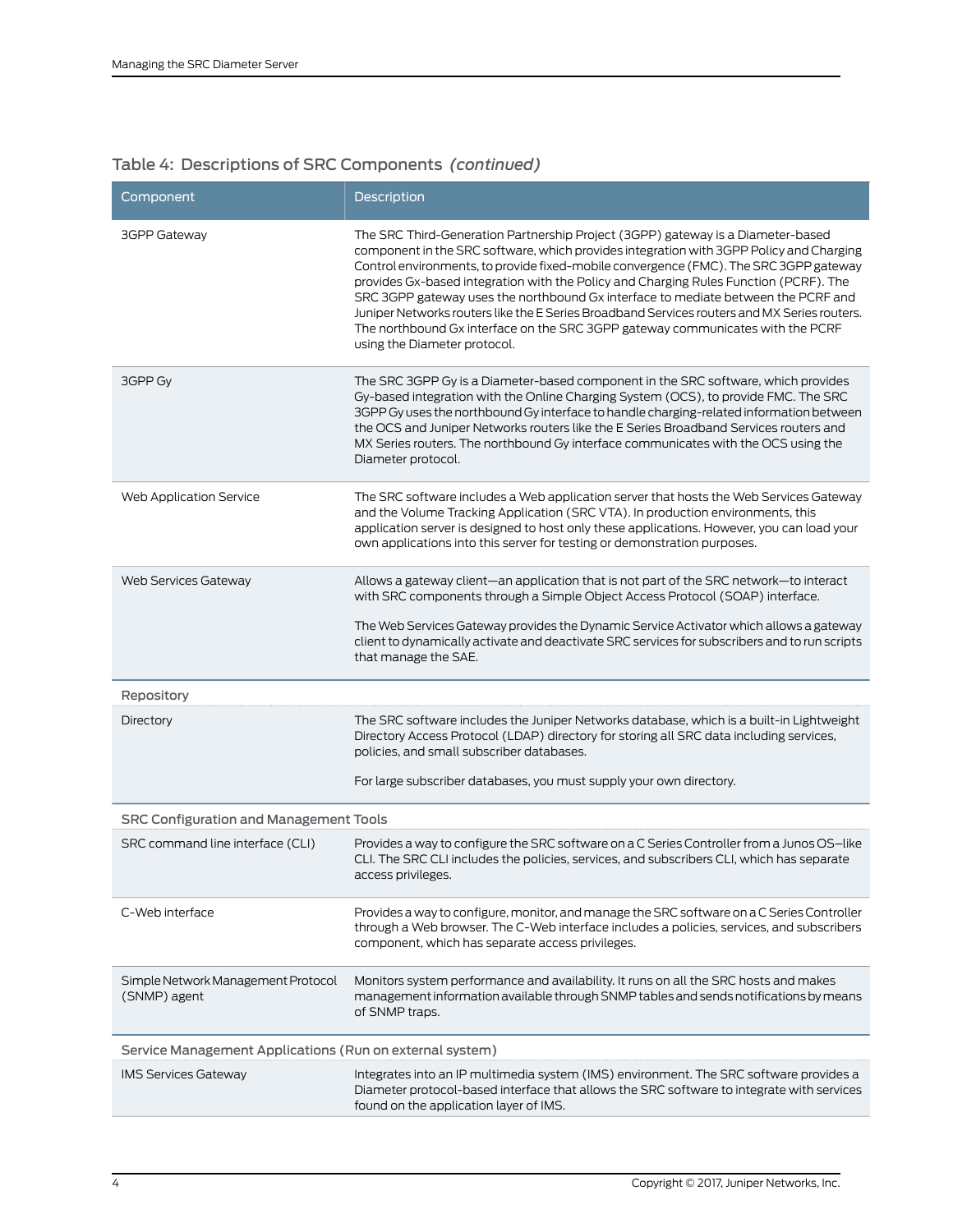| Component                                         | Description                                                                                                                                                                                                                                                                                                                                                                                                                            |
|---------------------------------------------------|----------------------------------------------------------------------------------------------------------------------------------------------------------------------------------------------------------------------------------------------------------------------------------------------------------------------------------------------------------------------------------------------------------------------------------------|
| <b>SRC Programming Interfaces</b>                 |                                                                                                                                                                                                                                                                                                                                                                                                                                        |
| <b>NETCONF API</b>                                | Allows you to configure or request information from the NETCONF server on a C Series<br>Controller that runs the SRC software. Applications developed with the NETCONF API run<br>on a system other than a C Series Controller.                                                                                                                                                                                                        |
| CORBA plug-in service provider<br>interface (SPI) | Tracks sessions and enables linking the rest of the service provider's operations support<br>system (OSS) with the SRC software so that the OSS can be notified of events in the life<br>cycle of SAE sessions. Hosted plug-ins only.                                                                                                                                                                                                  |
| CORBA remote API                                  | Provides remote access to the SAE core API. Applications that use these extensions to the<br>SRC software run on a system other than a C Series Controller.                                                                                                                                                                                                                                                                            |
| NIC access API                                    | Performs NIC resolutions. Applications that use these extensions to the SRC software run<br>on a system other than a C Series Controller.                                                                                                                                                                                                                                                                                              |
| SAE core API                                      | Controls the behavior of the SRC software. Applications that use these extensions to the<br>SRC software run on a system other than a C Series Controller.                                                                                                                                                                                                                                                                             |
| Script services                                   | Provides an interface to call scripts that supply custom services such as provisioning policies<br>on a number of systems across a network.                                                                                                                                                                                                                                                                                            |
| <b>VTA API</b>                                    | The Volume Tracking Application (VTA) API is a Simple Object Access Protocol (SOAP)<br>interface that allows developers to create gateway clients and that administrators use to<br>manage VTA subscribers and sessions. The SRC Web Services Gateway allows a gateway<br>client-an application that is not part of the SRC network-to interact with SRC components,<br>such as the VTA, through a SOAP interface.                     |
| <b>Authorization and Accounting Applications</b>  |                                                                                                                                                                                                                                                                                                                                                                                                                                        |
| <b>AAA RADIUS servers</b>                         | Authenticates subscribers and authorizes their access to the requested system or service.<br>Accepts accounting data-time active and volume of data sent-about subscriber and<br>service sessions. RADIUS servers run on a system other than a C Series Controller.                                                                                                                                                                    |
| SRC Admission Control Plug-In (SRC<br>ACP)        | Authorizes and tracks subscribers' use of network resources associated with services that<br>the SRC application manages.                                                                                                                                                                                                                                                                                                              |
| Flat file accounting                              | Stores tracking data to accounting flat files that can be made available to external systems<br>that send the data to a rating and billing system.                                                                                                                                                                                                                                                                                     |
| <b>Volume Tracking Application</b>                | The SRC Volume Tracking Application (SRC VTA) is an SRC component that allows service<br>providers to track and control the network usage of subscribers and services. You can control<br>volume and time usage on a per-subscriber or per-service basis. This level of control means<br>that service providers can offer tiered services that use volume as a metric, while also<br>controlling abusive subscribers and applications. |
|                                                   | When a subscriber or service exceeds bandwidth limits (or quotas), the SRC VTA can take<br>actions including imposing rate limits on traffic, sending an e-mail notification, or charging<br>extra for additional bandwidth consumed.                                                                                                                                                                                                  |
|                                                   | Demonstration Applications (available on the Juniper Networks Website)                                                                                                                                                                                                                                                                                                                                                                 |

## Table 4: Descriptions of SRC Components *(continued)*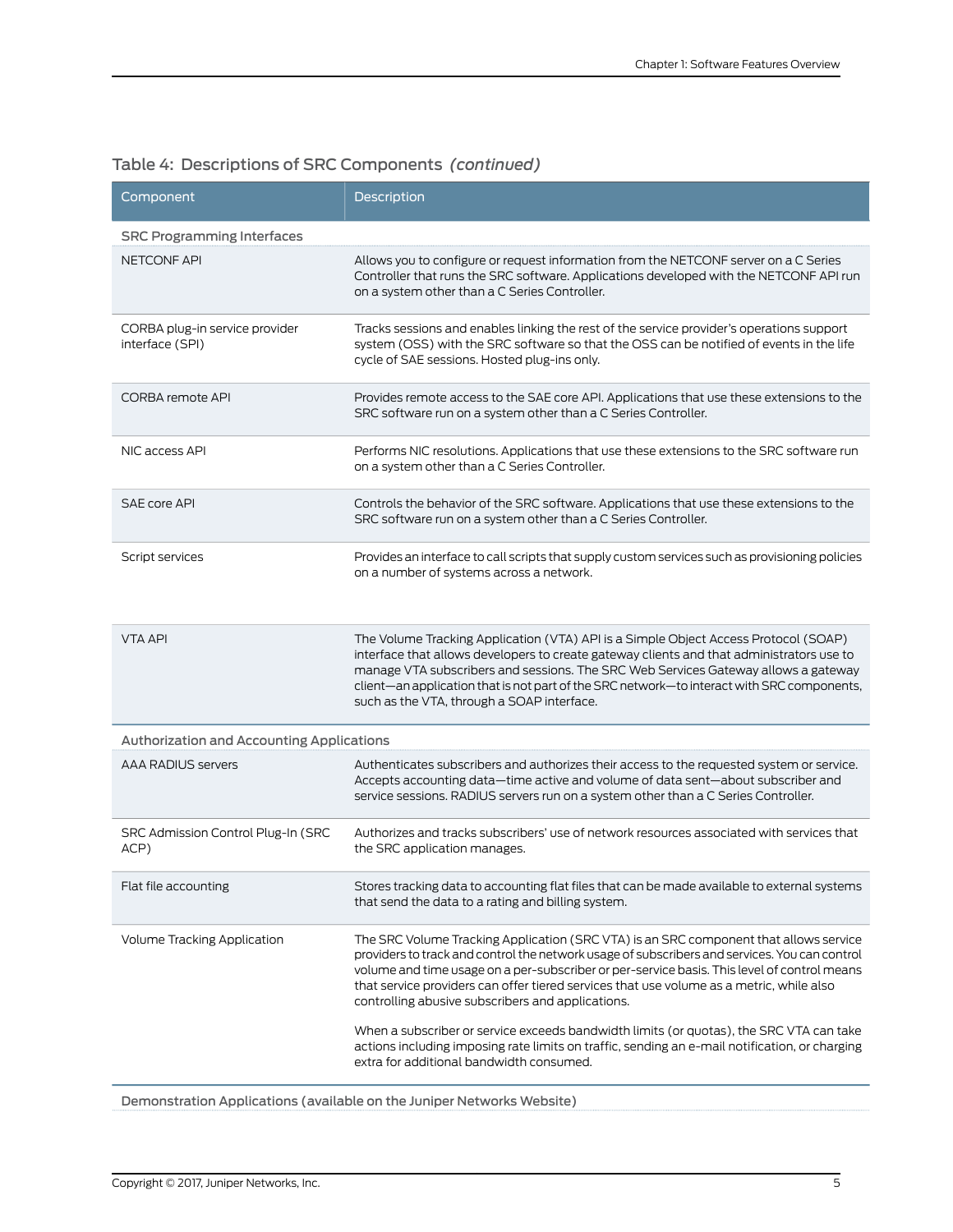| Component                             | <b>Description</b>                                                                                                                                                                                                                                                                                                                                                                                                                                                         |
|---------------------------------------|----------------------------------------------------------------------------------------------------------------------------------------------------------------------------------------------------------------------------------------------------------------------------------------------------------------------------------------------------------------------------------------------------------------------------------------------------------------------------|
| Enterprise Audit Plug-In              | Defines a callback interface, which receives events when IT managers complete specified<br>operations.                                                                                                                                                                                                                                                                                                                                                                     |
| Enterprise Manager Portal             | Allows service providers to provision services for enterprise subscribers on routers running<br>JunosE or Junos OS and allows IT managers to manage services.<br>Enterprise Manager Portal can be used with NAT Address Management Portal to allow<br>service providers to manage public IP addresses for use with NAT services on routers running<br>Junos OS and to all IT managers to make requests about public IP addresses through the<br>Enterprise Manager Portal. |
| Monitoring Agent application          | Integrates IP address managers, such as a DHCP server or a RADIUS server, into an<br>SRC-managed network so that the SAE is notified about subscriber events. The Monitoring<br>Agent application runs on a Solaris platform.                                                                                                                                                                                                                                              |
| Residential service selection portals | Provides a framework for building Web applications that allow residential and enterprise<br>subscribers to manage their own network services. It comes with several full-featured<br>sample Web applications that are easy to customize and suitable for deployment. The<br>Residential service selection portals run on a Solaris platform.                                                                                                                               |
| Sample enterprise service portal      | Lets service providers supply an interface to their business customers for managing and<br>provisioning services.                                                                                                                                                                                                                                                                                                                                                          |

# Table 4: Descriptions of SRC Components *(continued)*

Related • *SRC Product Description* Documentation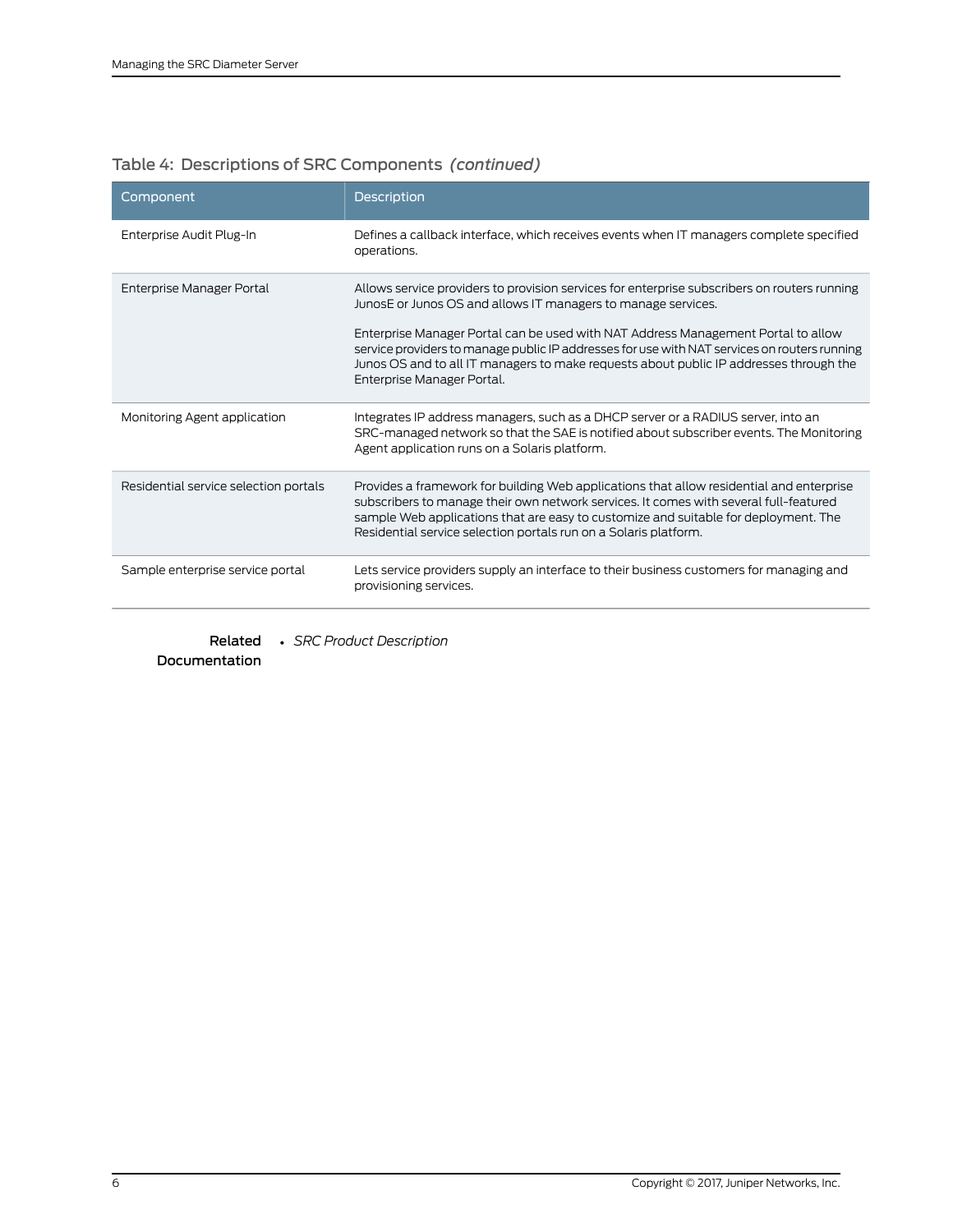<span id="page-18-0"></span>PART 2 Configuration

• [Configuration](#page-20-0) Tasks for the SRC Diameter Server on [page](#page-20-0) 9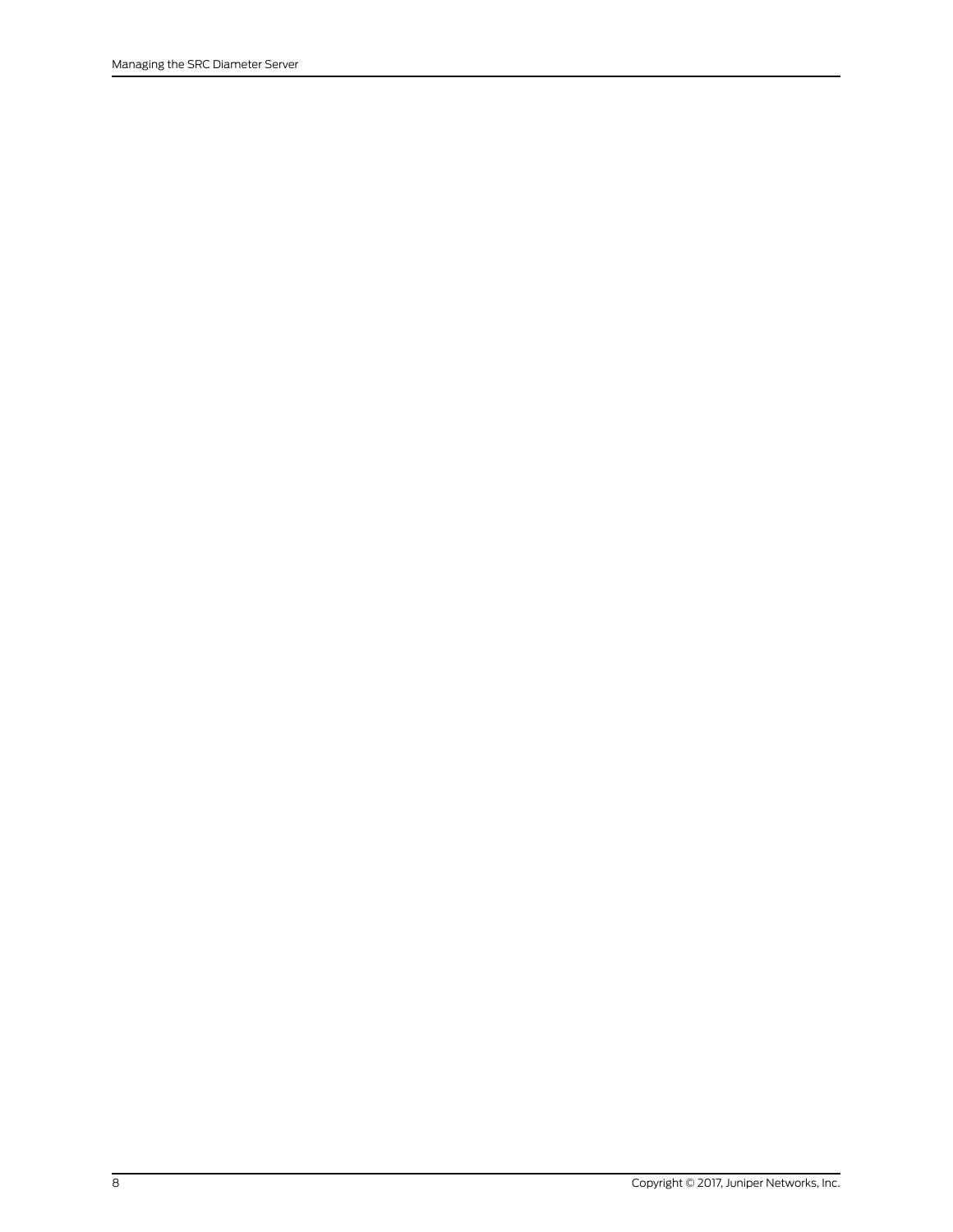## <span id="page-20-0"></span>CHAPTER 2

# Configuration Tasks for the SRC Diameter Server

- [Configuring](#page-20-1) the Diameter Application (SRC CLI) on [page](#page-20-1) 9
- [Configuring](#page-25-1) Diameter Peers (SRC CLI) on [page](#page-25-1) 14

## <span id="page-20-1"></span>Configuring the Diameter Application (SRC CLI)

You can configure the properties of the application, client, server, and logging destination of the SRC Diameter application.

Perform the following tasks to configure these properties:

- [Configuring](#page-20-2) the Diameter Application Properties on [page](#page-20-2) 9
- [Configuring](#page-24-0) the Diameter Client Properties on [page](#page-24-0) 13
- [Configuring](#page-24-1) the Diameter Server Properties on [page](#page-24-1) 13
- Configuring Logging [Destinations](#page-25-0) on [page](#page-25-0) 14

### <span id="page-20-2"></span>Configuring the Diameter Application Properties

The SRC software supports Diameter application properties such as Juniper Networks Session Resource Control (JSRC) and southbound Gx interface. JSRC and southbound Gx interface communicate with the Service Activation Engine (SAE) (remote SRC peer).

Use the following configuration statements to configure the properties for the Diameter application:

system diameter { java-heap-size *java-heap-size*; java-new-size *java-new-size*; java-garbage-collection-options *java-garbage-collection-options*; protocol [(tcp | sctp)...]; local-address [*local-address*...]; port *port*; origin-host *origin-host*; origin-realm *origin-realm*; diameter-server-timeout *diameter-server-timeout*; active-peers; debug-mode; load-balancing-mode (failover | round-robin);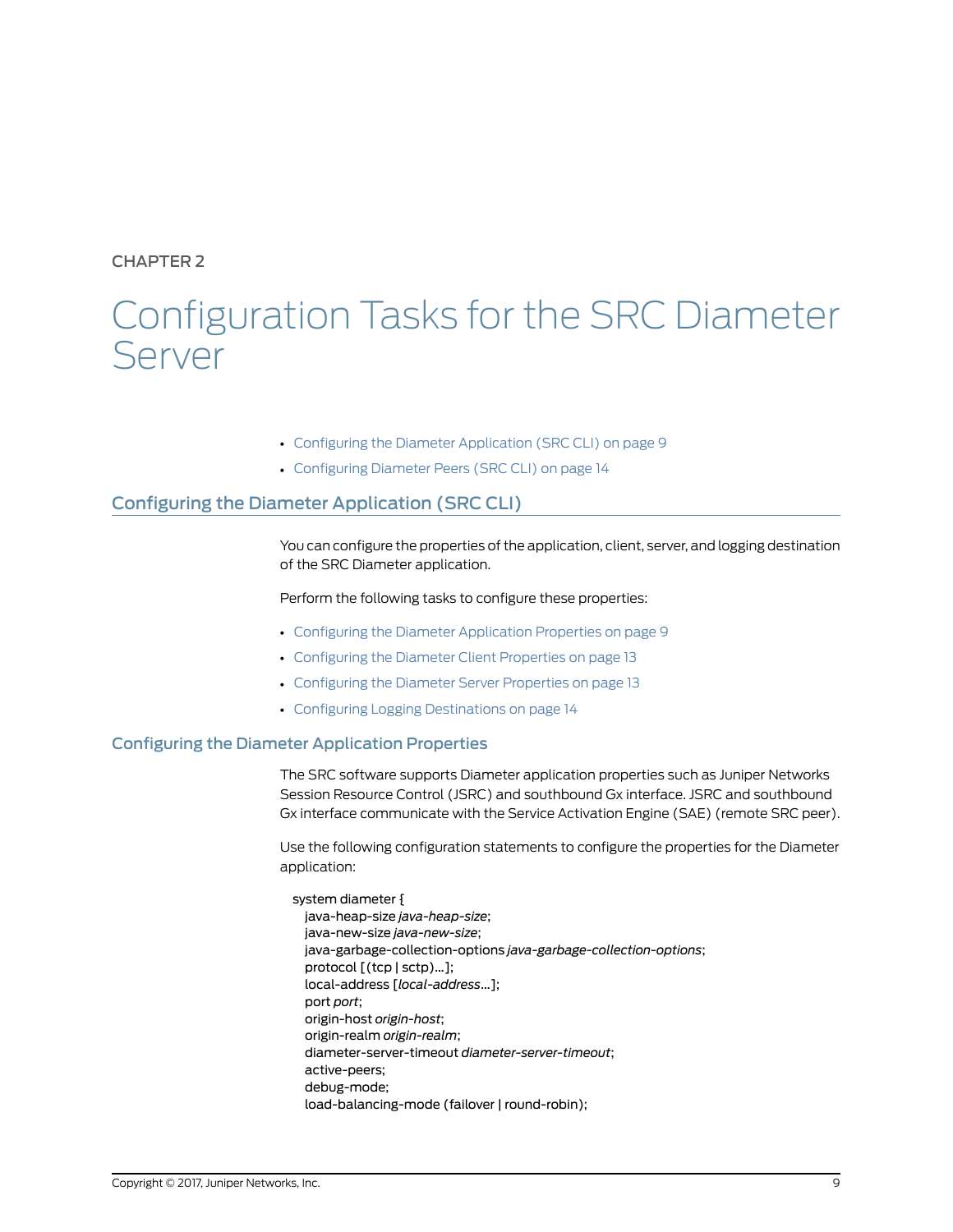```
transaction-processing-log (log-no-messages | log-severe-messages |
 log-normal-messages | log-debug-messages);
```
- packet-trace-log (log-no-messages | log-severe-messages | log-normal-messages | log-debug-messages);
- peer-state-machine-log(log-no-messages |log-severe-messages |log-normal-messages | log-debug-messages);

```
configuration-log (log-no-messages | log-severe-messages | log-normal-messages |
 log-debug-messages);
```

```
}
```
To configure the Diameter application:

1. From configuration mode, access the statement for the Diameter application.

user@host# edit system diameter



NOTE: The java-\* options have default values that should not be changed unless directed by Juniper Networks Technical Assistance Center (JTAC).

2. If you encounter problems caused by lack of memory, change the maximum memory size available to the Java Runtime Environment (JRE).

```
[edit system diameter]
user@host# set java-heap-size java-heap-size
```
3. Configure the amount of space available to the JRE when the Diameter server starts.

[edit system diameter] user@host# set java-new-size *java-new-size*

4. Configure the garbage collection functionality of the Java Virtual Machine.

[edit system diameter] user@host# set java-garbage-collection-options *java-garbage-collection-options*

5. Specify the protocol for the transport connection.

[edit system diameter] user@host# set protocol [(tcp | sctp)...]

6. (Optional) Specify the local IP addresses that remote peers can use to reach this server.

[edit system diameter] user@host# set local-address [*local-address*...]

7. (Optional) Specify the port for the server.

[edit system diameter] user@host# set port *port*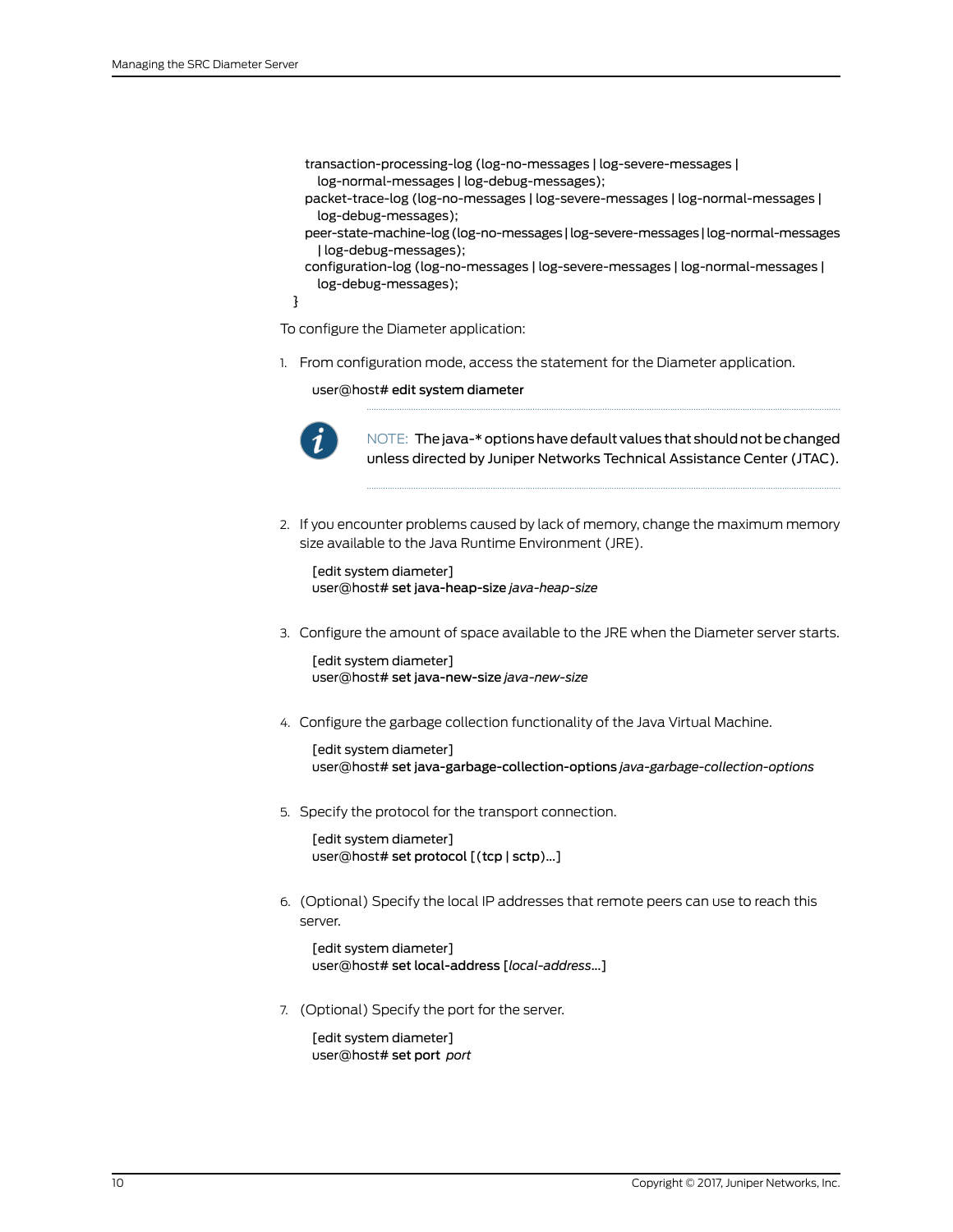8. (Optional) Specify the fully qualified domain name (FQDN) used to identify this host to its Diameter peers.

[edit system diameter] user@host# set origin-host *origin-host*

9. (Optional) Specify the realm used to identify this host to its Diameter peers.

[edit system diameter] user@host# set origin-realm *origin-realm*

The Diameter realm should be configured to the domain name of the origin host. For example, if the FQDN of the host is host.juniper.net, then the realm should be juniper.net.

10. (Optional) Configure the timeout value until which the Diameter server holds unsolicited requests such as Point to Point Protocol (PPP) and Abort Session Request (ASR), and waits for a matching response such as Push Profile Answer (PPA) and Abort Session Answer (ASA). The server discards the responses received after the specified time. The value range is 1–65,565 seconds. The preferred value is 10–30 seconds. By default, the value is set to 25 seconds.

[edit system diameter]

user@host# set diameter-server-timeout *diameter-server-timeout*



NOTE: diameter-server-timeout and reply-timeout under the [edit shared sae group configuration driver] hierarchy should be configured with the same value.

11. (Optional) Specify whether the peer connection is in active mode.

[edit system diameter] user@host# set active-peers



#### NOTE:

- Active mode means that the SRC software actively tries to connect to the peer. Make sure the peer you are connecting to supports active peers. The MX Series router does not support active peers. The SRC software can still be configured, but the connection attempts will not work.
- If the peer connection is configured to be in active mode, you must configure the remote peer address for all Diameter peers by using the address option under the [edit shared network diameter peer *name*] hierarchy.
- 12. (Optional) Specify whether the peer connection is in debug mode.

[edit system diameter] user@host# set debug-mode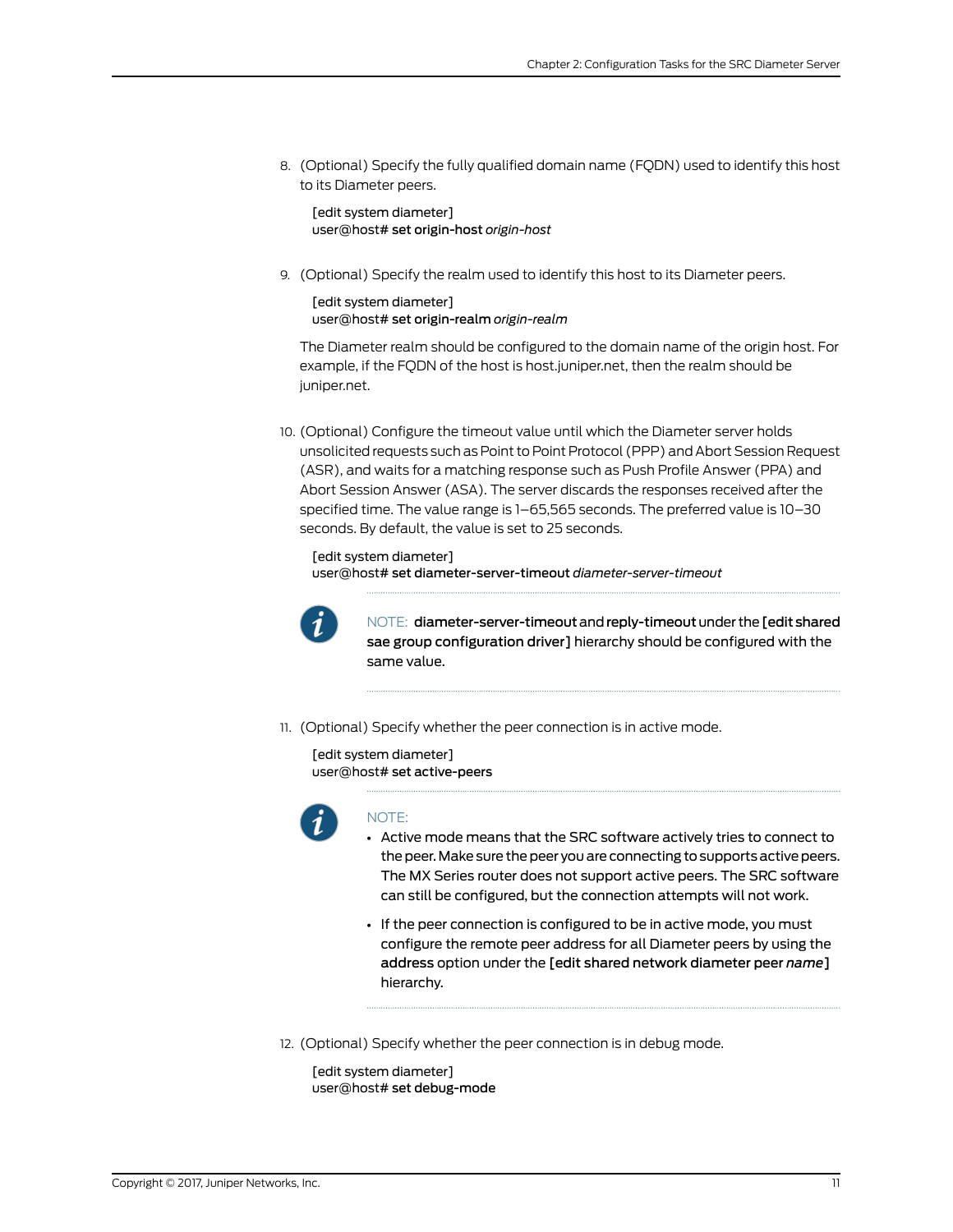13. (Optional) Configure the load-balancing mode for peer selection when forwarding a request message.

[edit system diameter] user@host# set load-balancing-mode (failover | round-robin)

14. (Optional) Configure the log level for the transaction processing log.

[edit system diameter] user@host# set transaction-processing-log *log-level*

where *log-level* is one of the following:

- log-no-messages-Do not log any messages.
- log-severe-messages-Log only severe messages.
- log-normal-messages—Log only normal messages.
- log-debug-messages-Log only debug messages.
- 15. (Optional) Configure the log level for the packet tracing log.

[edit system diameter] user@host# set packet-trace-log *log-level*

where *log-level* is one of the following:

- log-no-messages-Do not log any messages.
- log-severe-messages-Log only severe messages.
- log-normal-messages—Log only normal messages.
- log-debug-messages-Log only debug messages.
- 16. (Optional) Configure the log level for the peer state machine log.

[edit system diameter] user@host# set peer-state-machine-log *log-level*

where *log-level* is one of the following:

- log-no-messages-Do not log any messages.
- log-severe-messages-Log only severe messages.
- log-normal-messages—Log only normal messages.
- log-debug-messages-Log only debug messages.
- 17. (Optional) Configure the log level for the configuration log.

[edit system diameter] user@host# set configuration-log *log-level*

where *log-level* is one of the following:

- log-no-messages-Do not log any messages.
- log-severe-messages-Log only severe messages.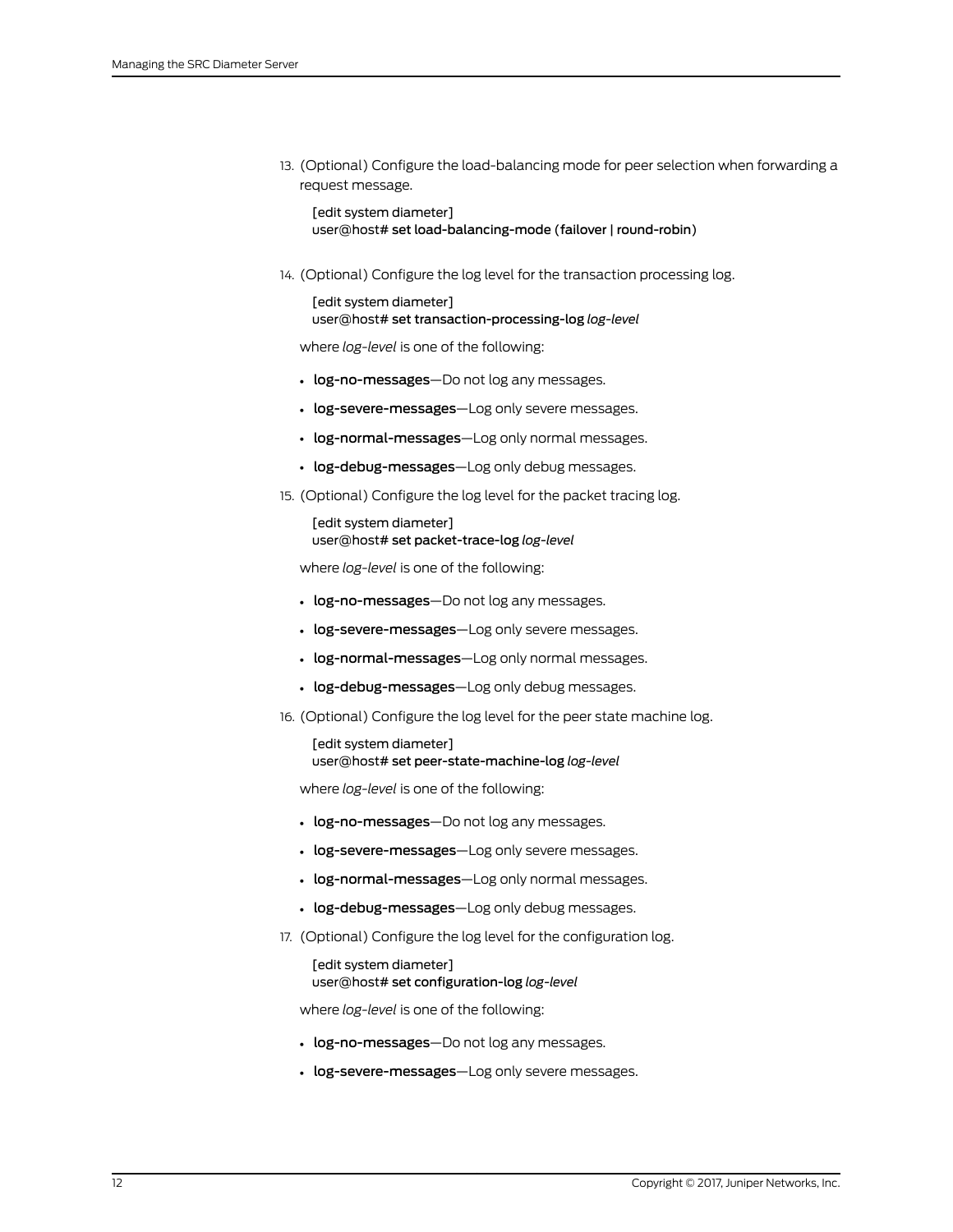- log-normal-messages—Log only normal messages.
- log-debug-messages-Log only debug messages.

#### <span id="page-24-0"></span>Configuring the Diameter Client Properties

This procedure configures the client-side adapter of the SRC Diameter server, which handles client connections. Configuration should be necessary only if you encounter performance problems.

Use the following statements to configure the properties for the Diameter client:

```
system diameter client {
  threads threads;
  keep-alive-time keep-alive-time;
}
```
To configure the Diameter client properties:

1. From configuration mode, access the statement for the Diameter client.

user@host# edit system diameter client

2. (Optional) Specify the number of threads to use.

[edit system diameter client] user@host# set threads *threads*

3. (Optional) Specify the time to wait for new commands.

[edit system diameter client] user@host# set keep-alive-time *keep-alive-time*

### <span id="page-24-1"></span>Configuring the Diameter Server Properties

Use the following statements to configure the properties for the Diameter server:

```
system diameter server {
 threads threads;
  keep-alive-time keep-alive-time;
}
```
To configure the Diameter server properties:

1. From configuration mode, access the statement for the Diameter server.

user@host# edit system diameter server

2. (Optional) Specify the minimum number of threads to use.

[edit system diameter server] user@host# set threads *threads*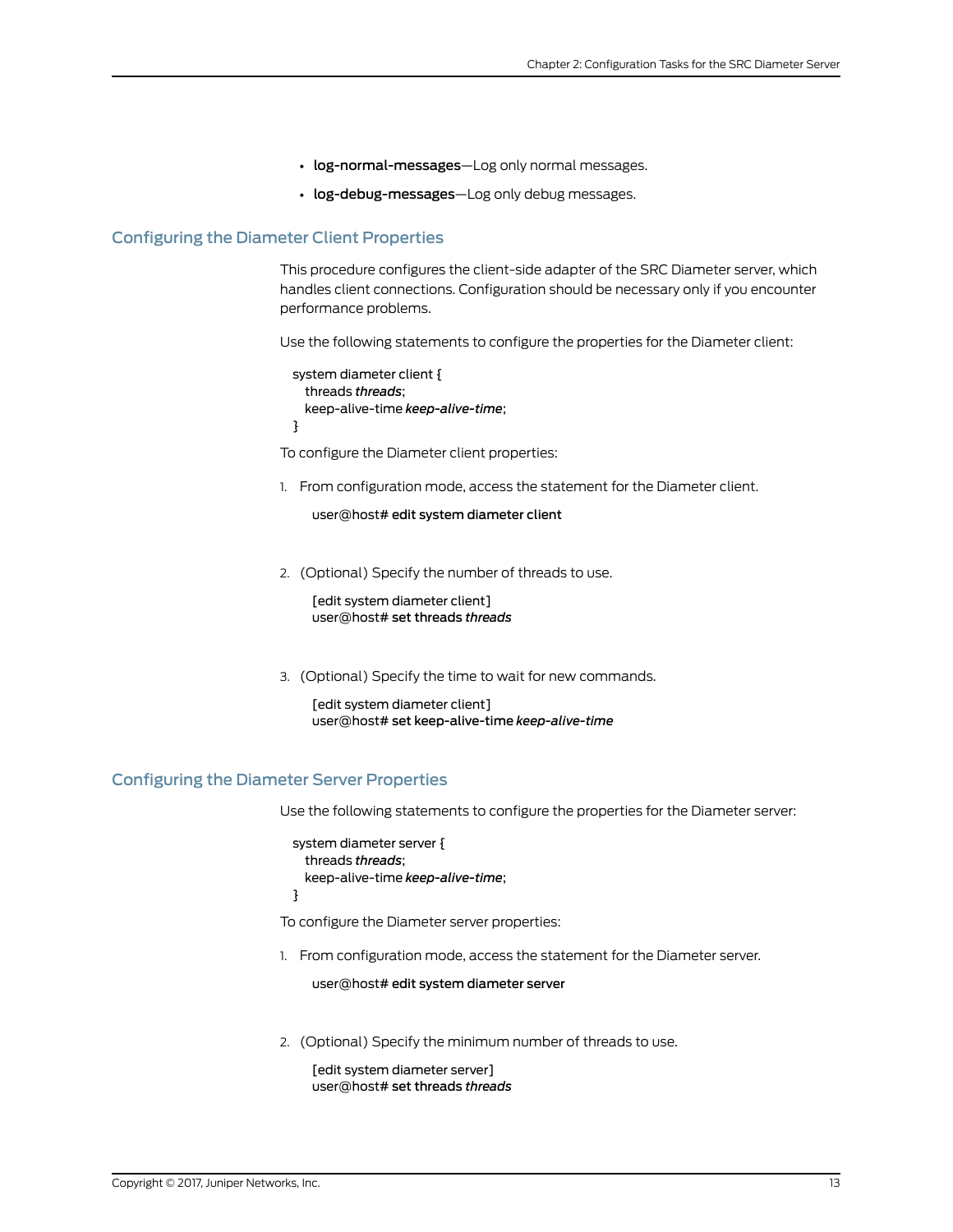3. (Optional) Specify the time to wait for new commands.

[edit system diameter server] user@host# set keep-alive-time *keep-alive-time*

## <span id="page-25-0"></span>Configuring Logging Destinations

Use the following configuration statements to configure logging destinations for Diameter:

system diameter logger *name* ...

```
system diameter logger name file {
 filter filter;
 filename filename;
  rollover-filename rollover-filename;
  maximum-file-size maximum-file-size;
}
```
To configure logging destinations to store log messages in a file:

1. From configuration mode, access the statement that configures the name and type of logging destination.

user@host# edit system diameter logger *name* file

2. Specify the properties for the logging destination.

[edit system diameter logger *name* file] user@host# set ?

For more information about configuring properties for the logging destination, see *Configuring Logging Destinations to Store Messages in a File (SRC CLI)*.

- Related
- *SRC CLI Commands to Monitor the SRC Diameter Server*
- <span id="page-25-1"></span>Documentation
- To manage services for JSRC peers on MX Series routers, see *Managing Services on MX Series Routers Using the Diameter Application*.

## Configuring Diameter Peers (SRC CLI)

Use the following configuration statements to configure the Diameter peers:

shared network diameter peer *name* { protocol [(tcp | sctp)...]; address [*address*...]; enforce-source-address; local-address *local-address*; connect-timeout *connect-timeout*; watchdog-timeout *watchdog-timeout*; state-machine-timeout *state-machine-timeout*; reconnect-timeout *reconnect-timeout*; port *port*;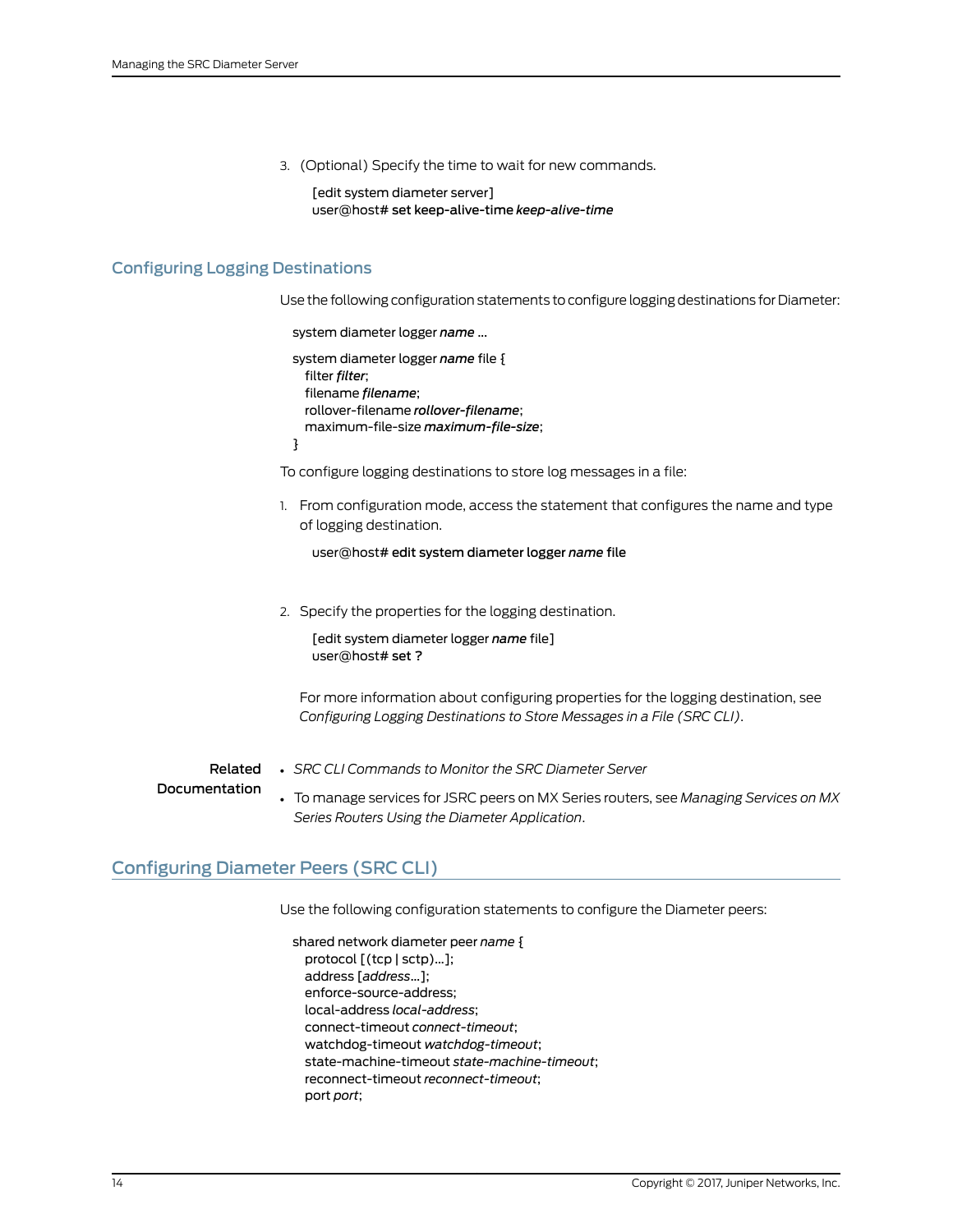```
origin-host origin-host;
incoming-queue-limit incoming-queue-limit;
active-peer;
```




NOTE: When you commit the Diameter peer configuration, keep in mind the following conditions:

- The origin host, remote peer address, or both should be specified for the Diameter peer.
- If the enforce source address is configured for the Diameter peer, the remote peer address should be specified for the Diameter peer.
- If the peer connection is configured to be in active mode for a particular Diameter peer or globally for all Diameter peers by using the active-peers option under the [edit system diameter] hierarchy, the remote peer address should be specified for the Diameter peers.

To configure the Diameter peer:

1. From configuration mode, access the statements for the peer.

user@host# edit shared network diameter peer *name*

The peer name must be unique.

2. Specify the protocol for the transport connection.

[edit shared network diameter peer *name*] user@host# set protocol [(tcp | sctp)...]

3. (Optional) Specify the addresses of the remote peer. If SCTP is the transport protocol, you can specify multiple addresses. If TCP is the transport protocol, you can specify only a single address.

[edit shared network diameter peer *name*] user@host# set address [*address*...]

4. (Optional) Specify whether the remotepeermust connect fromoneof the IP addresses listed by the **address** option.

[edit shared network diameter peer *name*] user@host# set enforce-source-address

5. (Optional) Specify the local address of the peer.

[edit shared network diameter peer *name*] user@host# set local-address *local-address*

6. (Optional) Specify the maximum amount of time allowed for the Diameter peer to respond to a connection request.